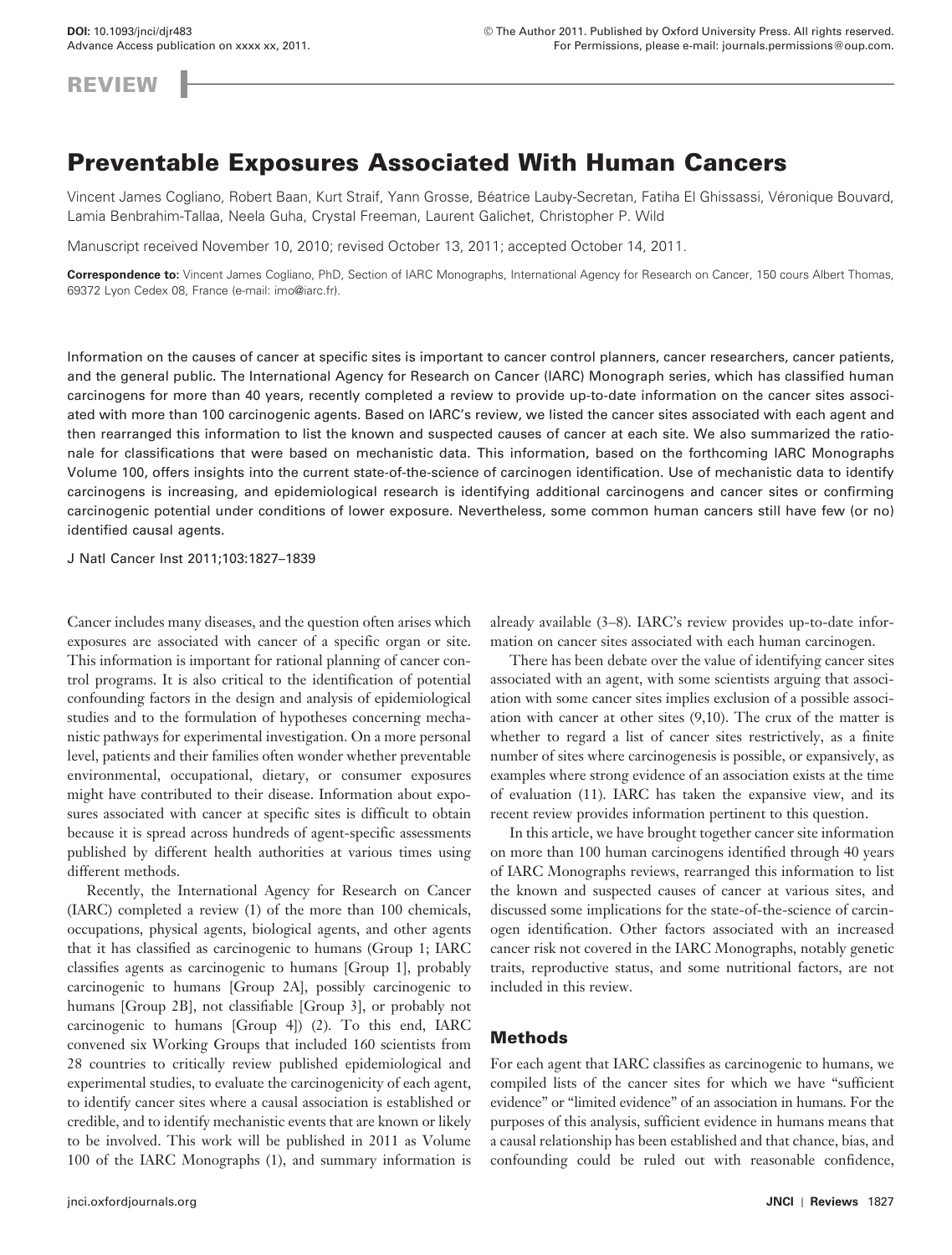whereas limited evidence in humans means that a causal relationship was credible but that chance, bias, or confounding could not be ruled out with reasonable confidence (2). We took this information from the published summaries of IARC's review  $(3-8)$ and from the final drafts that the Working Groups developed for IARC Monographs Volume 100 (1).

To complete the list of cancer sites with limited evidence, we searched IARC Monographs Volumes 1-99 for agents that were classified as probably carcinogenic or possibly carcinogenic to humans. In most cases, the cancer site associations are clear and are based on the published summary and evaluation by the most recent Working Group that has classified an agent. For some agents with positive findings for several cancer sites, we made a judgment based on the IARC reviews about which cancer sites might be considered to have a credible causal relationship.

As we searched Volumes 1–99, we found earlier assessments of most carcinogens reviewed in Volume 100 (1). We identified the cancer sites with established causal relationships in the first volume in which an agent had been determined to be carcinogenic and compared these with the cancer sites that are currently considered to be established. After listing the cancer sites associated with each known or suspected carcinogen, we rearranged this information to list the known and suspected causes of cancer at each site, based on currently reviewed studies.

# **Results**

We first list the cancer sites that IARC associates with each agent that it classifies as carcinogenic to humans (Table 1). For each agent, we list cancer sites for which IARC judges that there is sufficient evidence of an association and sites for which IARC judges that there is limited evidence of an association in its review. In some cases, cancer sites are described with a high level of precision, most notably for some biological agents that often infect specific target cells within an organ.

For several agents in Table 1, there is insufficient evidence for an association with any cancer sites in humans; these agents are classified as carcinogenic to humans because of strong mechanistic data and other information. Most of these agents occur in complex exposures for which it would be difficult for epidemiological studies to attribute causality to specific components; however, agent-specific biomarkers have been identified that associate them with tumor development in exposed humans. We separately list the agents that IARC classifies as carcinogenic to humans based on mechanistic or other relevant data, along with a summary of the rationale for each classification (Table 2).

In the next table (Table 3), we list the cancer sites that IARC associates with the agents that it classifies as probably carcinogenic or possibly carcinogenic to humans. It must be stressed that several of these evaluations are many years old and that subsequent research may support a different classification today. For example, in Supplement 7 (12), IARC listed 18 agents as having limited evidence of carcinogenicity in humans. Of these, 12 agents have been reevaluated and there is now sufficient evidence to consider five of them to be carcinogenic (beryllium and its compounds, cadmium and its compounds, crystalline silica dust, formaldehyde, and phenacetin), limited evidence for four (chloramphenicol,

creosotes, ethylene oxide, and polychlorophenols), and "inadequate evidence" for three (acrylonitrile, diethyl sulfate, and phenytoin; here, inadequate evidence means that the available studies do not show the presence or absence of a causal association) (2).

The last table (Table 4) combines the IARC information from Tables 1and 3by cancer site rather than by agent. To accommodate the different degrees of precision with which cancer sites have been identified (eg, "liver cancer" for one agent and "hepatocellular carcinoma" for another), we have used designations that are more general in nature (liver cancer in this example) in Table 4 . Information about specific histological types is presented in Tables 1 and 3 .

# **Discussion**

Tables 1–4 summarize and update some major conclusions from the first 40 years of IARC Monographs. To these, one might add other consensus findings for dietary and nutritional factors, including red meat and processed meat (convincing evidence for colorectal cancer),  $\beta$ -carotene (lung cancer), body fatness (breast, colorectal, endometrium, kidney, esophageal, and pancreatic cancers), abdominal fatness (colorectal cancer), and adult attained height (breast and colorectal cancers) (13).

From Tables 1-4, we might also gain new insights into the state-of-the-science of carcinogen identification. We discuss five major themes below.

### **Increased Use of Mechanistic Data**

The use of mechanistic data to identify carcinogens is accelerating. Initially, IARC would classify an agent as carcinogenic to humans only when there was sufficient evidence in humans to support a causal association (14). Scientific understanding of the mechanisms of carcinogenesis, accompanied by the development of assays for studying mechanistic events involved in carcinogenesis, have given researchers new ways of establishing whether an agent is carcinogenic. Since 1991, IARC has allowed an agent to be classified as carcinogenic to humans if there is sufficient evidence in animal models and "strong evidence in exposed humans that the agent acts through a relevant mechanism of carcinogenicity"  $[(15)$ ; sufficient evidence in animal models here means that a causal relationship has been established through an increased incidence of benign and malignant neoplasms in two or more species or independent studies, or in a single study to an unusual degree with regard to incidence, site, type of tumor, age at onset, or at multiple sites]. Under IARC's approach, classifications based on strong mechanistic evidence in exposed humans and classifications based on sufficient evidence from epidemiological studies of cancer in humans have been given similar confidence (2).

Some scientists would prefer that IARC be more conservative in classifying carcinogens based on mechanistic evidence. This alternative view holds that conclusions about the etiology of human cancers that are based on mechanistic evidence (in exposed humans [eg, biomarkers in a molecular epidemiological study], in human cell lines, in animals, or in animal cell lines) generally lack the certainty of conclusions based on epidemiological studies. Nevertheless, IARC's approach for using information on mechanisms of carcinogenesis has since been adopted by several national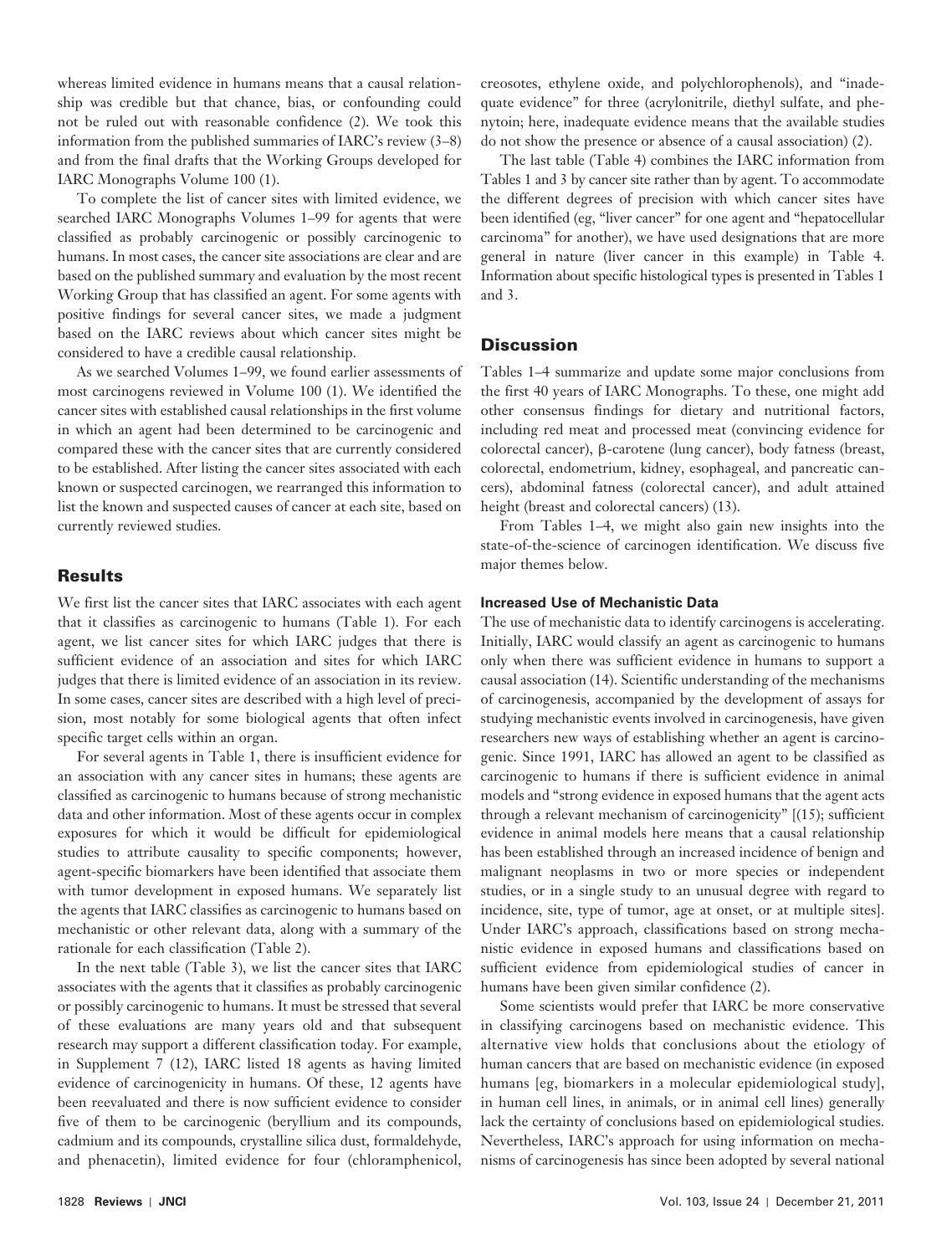**Table 1.** Agents that the International Agency for Research on Cancer has classified as carcinogenic to humans and associated cancer sites

| Carcinogenic agent                                                                                                              | <b>Cancer sites with sufficient</b><br>evidence in humans* | <b>Cancer sites with limited</b><br>evidence in humans                                                  | <b>Earlier volumes that classified</b><br>the agent as carcinogenict |
|---------------------------------------------------------------------------------------------------------------------------------|------------------------------------------------------------|---------------------------------------------------------------------------------------------------------|----------------------------------------------------------------------|
| Chemicals and mixtures                                                                                                          |                                                            |                                                                                                         |                                                                      |
| Acid mists, strong inorganic                                                                                                    | Larynx                                                     | Lung                                                                                                    | 54 (1992)                                                            |
| Aflatoxins                                                                                                                      | Liver (hepatocellular carcinoma)                           |                                                                                                         | Suppl 7 (1987); 56 (1993); 82 (2002)                                 |
| 4-Aminobiphenyl                                                                                                                 | Urinary bladder                                            |                                                                                                         | 1 (1972); 99 (2010)                                                  |
| Aristolochic acid‡                                                                                                              |                                                            | Renal pelvis; ureter                                                                                    | ş                                                                    |
| Aristolochic acid, plants containing                                                                                            | Renal pelvis; ureter                                       |                                                                                                         | 82 (2002)                                                            |
| Benzene                                                                                                                         | Leukemia (acute nonlymphocytic)                            | Leukemia (acute lymphocytic,<br>chronic lymphocytic, multiple<br>myeloma, non-Hodgkin lymphoma)         | 7 (1974); 29 (1982)                                                  |
| <b>Benzidine</b>                                                                                                                | Urinary bladder                                            |                                                                                                         | 1 (1972); 29 (1982); 99 (2010)                                       |
| Benzidine, dyes metabolized to‡                                                                                                 |                                                            |                                                                                                         | 99 (2010)                                                            |
| Benzo[a]pyrene‡                                                                                                                 |                                                            |                                                                                                         | 92 (2010)                                                            |
| Bis(chloromethyl)ether; chloromethyl<br>methyl ether (technical grade)                                                          | Lung                                                       |                                                                                                         | 4 (1974)                                                             |
| 1,3-Butadiene                                                                                                                   | Hematolymphatic organs                                     |                                                                                                         | 97 (2008)                                                            |
| Coal tar pitch                                                                                                                  | Lung*; skin                                                | Urinary bladder                                                                                         | 3 (1973); 35 (1985)                                                  |
| Ethylene oxide‡                                                                                                                 |                                                            | Breast; lymphoid tumors<br>(non-Hodgkin lymphoma, multiple<br>myeloma, chronic lymphocytic<br>leukemia) | 60 (1994); 97 (2008)                                                 |
| Formaldehyde                                                                                                                    | Leukemia (particularly myeloid)*;<br>nasopharynx           | Nasal cavity and paranasal sinus                                                                        | 88 (2006)                                                            |
| 4,4'-Methylenebis(2-chloroaniline)<br>$(MOCA)$ ‡                                                                                |                                                            |                                                                                                         | 99 (2010)                                                            |
| Mineral oils, untreated or mildly<br>treated                                                                                    | Skin                                                       |                                                                                                         | 3 (1973); 33 (1984)                                                  |
| 2-Naphthylamine                                                                                                                 | Urinary bladder                                            |                                                                                                         | 4 (1974); 99 (2010)                                                  |
| Tobacco-specific nitrosamines:<br>N'-nitrosonornicotine (NNN) and<br>4-(methylnitrosoamino)-1-(3-pyridyl)-1-<br>butanone (NNK)‡ |                                                            |                                                                                                         | 89 (2007)                                                            |
| Shale oils                                                                                                                      | Skin                                                       |                                                                                                         | 3 (1973); 35 (1985)                                                  |
| Soot                                                                                                                            | Lung*; skin                                                | Urinary bladder                                                                                         | 3 (1973); 35 (1985)                                                  |
| Sulfur mustard                                                                                                                  | Lung                                                       | Larynx                                                                                                  | 9 (1975)                                                             |
| 2,3,7,8-Tetrachlorodibenzo-para-dioxin                                                                                          | All cancers combined                                       | Lung; non-Hodgkin lymphoma; soft<br>tissue sarcoma                                                      | 69 (1997)                                                            |
| 3,4,5,3',4'-Pentachlorobiphenyl<br>(PCB-126)‡                                                                                   |                                                            |                                                                                                         | ş                                                                    |
| 2,3,4,7,8-Pentachlorodibenzofuran‡                                                                                              |                                                            |                                                                                                         | ş                                                                    |
| Ortho-Toluidine                                                                                                                 | Urinary bladder                                            |                                                                                                         | 99 (2010)                                                            |
| Vinyl chloride                                                                                                                  | Liver (angiosarcoma,<br>hepatocellular carcinoma)          |                                                                                                         | 7 (1974); 19 (1979); 97 (2008)                                       |
| Occupations                                                                                                                     |                                                            |                                                                                                         |                                                                      |
| Aluminum production                                                                                                             | Lung; urinary bladder                                      |                                                                                                         | Sup 7 (1987); 92 (2010)                                              |
| Auramine production                                                                                                             | Urinary bladder                                            |                                                                                                         | 1 (1972); 99 (2010)                                                  |
| Coal gasification                                                                                                               | Lung                                                       |                                                                                                         | 34 (1984); 92 (2010)                                                 |
| Coal tar distillation                                                                                                           | Skin                                                       |                                                                                                         | 34 (1984); 92 (2010)                                                 |
| Coke production                                                                                                                 | Lung                                                       |                                                                                                         | 34 (1984); 92 (2010)                                                 |
| Hematite mining (underground)                                                                                                   | Lung                                                       |                                                                                                         | 1 (1972)                                                             |
| Iron and steel founding                                                                                                         | Lung                                                       |                                                                                                         | Sup 7 (1987)                                                         |
| Isopropyl alcohol production<br>Magenta production                                                                              | Nasal cavity and paranasal sinus<br>Urinary bladder        |                                                                                                         | 15 (1977)<br>Sup 7 (1987); 57 (1993); 99 (2010)                      |
| Painting                                                                                                                        | Lung; mesothelioma*; urinary<br>bladder*                   | Maternal exposure: childhood<br>leukemia                                                                | 47 (1989); 98 (2010)                                                 |
| Rubber production industry                                                                                                      | Leukemia, lymphoma; lung;<br>stomach; urinary bladder      | Larynx; esophagus; prostate                                                                             | 28 (1982)                                                            |
| Welding                                                                                                                         | Eye (melanoma)                                             |                                                                                                         | ş                                                                    |
| Metals                                                                                                                          |                                                            |                                                                                                         |                                                                      |
| Arsenic and inorganic arsenic<br>compounds                                                                                      | Lung*; skin; urinary bladder*                              | Kidney; liver; prostate                                                                                 | 2 (1973); 23 (1980); 84 (2004)                                       |
| Beryllium and beryllium compounds                                                                                               | Lung                                                       |                                                                                                         | 58 (1993)                                                            |
| Cadmium and cadmium compounds                                                                                                   | Lung                                                       | Kidney; prostate                                                                                        | 58 (1993)                                                            |
| Chromium (VI) compounds#                                                                                                        | Lung                                                       | Nasal cavity and paranasal sinus                                                                        | 2 (1973); 23 (1980); 49 (1990)                                       |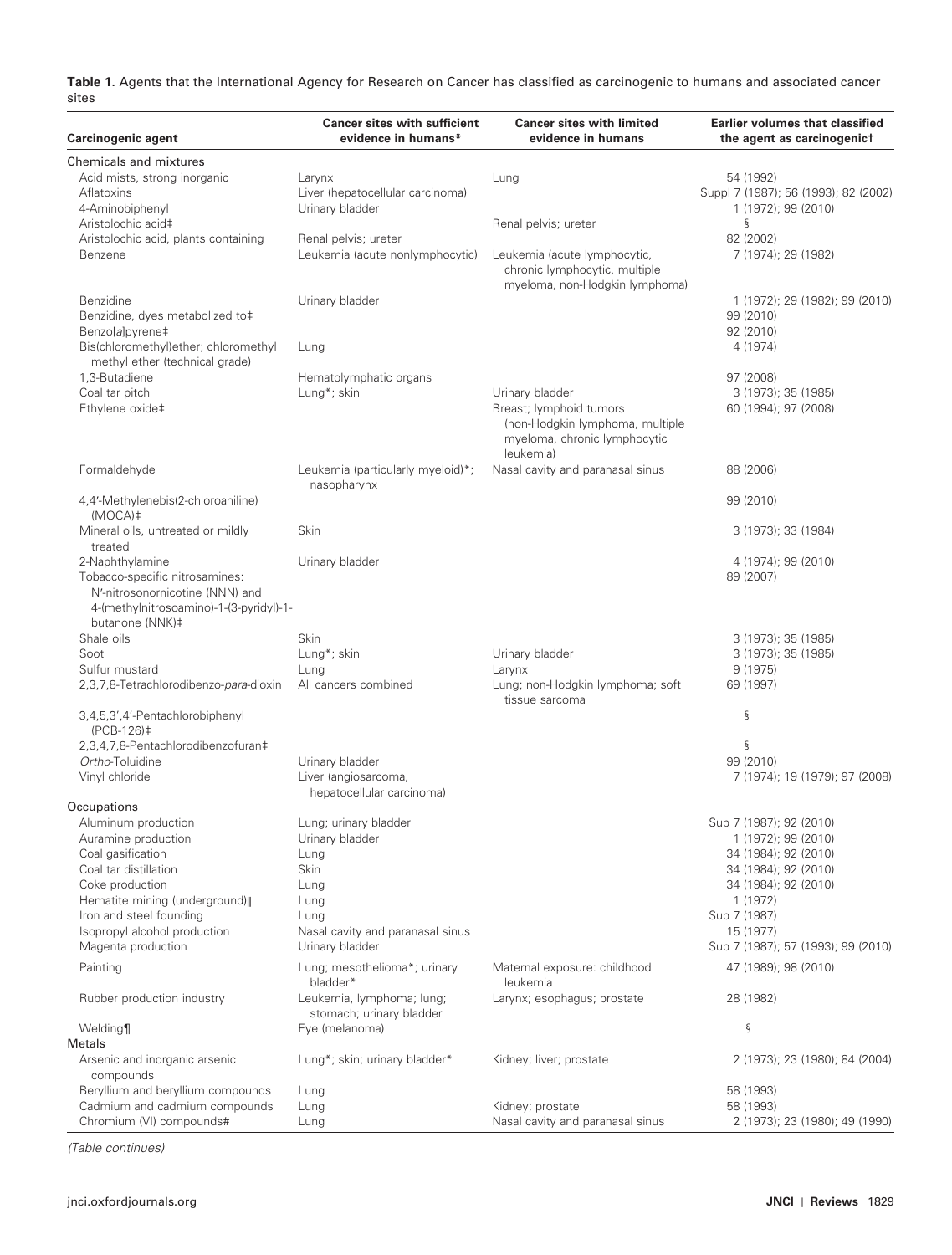# **Table 1 (Continued).**

| Carcinogenic agent                                               | <b>Cancer sites with sufficient</b><br>evidence in humans*                                                                                                                             | <b>Cancer sites with limited</b><br>evidence in humans                                                             | <b>Earlier volumes that classified</b><br>the agent as carcinogenict |
|------------------------------------------------------------------|----------------------------------------------------------------------------------------------------------------------------------------------------------------------------------------|--------------------------------------------------------------------------------------------------------------------|----------------------------------------------------------------------|
| Nickel compounds**                                               | Lung; nasal cavity and paranasal<br>sinus                                                                                                                                              |                                                                                                                    | 2 (1973); 11 (1976); 49 (1990)                                       |
| Dusts and fibers                                                 |                                                                                                                                                                                        |                                                                                                                    |                                                                      |
| Asbestos (all forms)                                             | Larynx*; lung; mesothelioma;<br>ovary*                                                                                                                                                 | Colorectum; pharynx; stomach                                                                                       | 2 (1973); 14 (1977)                                                  |
| Erionite                                                         | Mesothelioma                                                                                                                                                                           |                                                                                                                    | 42 (1987)                                                            |
| Leather dust <sup>++</sup>                                       | Nasal cavity and paranasal sinus                                                                                                                                                       |                                                                                                                    | 25 (1981)                                                            |
| Silica dust, crystalline (in the form                            | Lung                                                                                                                                                                                   |                                                                                                                    | 68 (1997)                                                            |
| of quartz or crystobalite)                                       |                                                                                                                                                                                        |                                                                                                                    |                                                                      |
| Wood dust##                                                      | Nasal cavity and paranasal sinus;<br>nasopharynx*                                                                                                                                      |                                                                                                                    | 25 (1981); 62 (1995)                                                 |
| Radiation                                                        |                                                                                                                                                                                        |                                                                                                                    |                                                                      |
| lonizing radiation (all types)§§                                 |                                                                                                                                                                                        |                                                                                                                    | ş                                                                    |
| Alpha-particle emitters§§                                        |                                                                                                                                                                                        |                                                                                                                    | 78 (2001)                                                            |
| Radon-222 and its decay products                                 | Lung                                                                                                                                                                                   | Leukemia                                                                                                           | 43 (1988)                                                            |
| Radium-224 and its decay products                                | <b>Bone</b>                                                                                                                                                                            |                                                                                                                    | 78 (2001)                                                            |
| Radium-226 and its decay products                                | Bone; mastoid process;                                                                                                                                                                 |                                                                                                                    | 78 (2001)                                                            |
|                                                                  | paranasal sinus                                                                                                                                                                        |                                                                                                                    |                                                                      |
| Radium-228 and its decay products                                | Bone; mastoid process*;<br>paranasal sinus*                                                                                                                                            |                                                                                                                    | 78 (2001)                                                            |
| Thorium-232 and its decay products                               | Bile duct, extrahepatic*; gall<br>bladder*; leukemia (excluding<br>chronic lymphocytic leukemia);<br>liver (including hemangiosarcoma)                                                 | Pancreas; prostate                                                                                                 | 78 (2001)                                                            |
| Plutonium                                                        | Bone; liver; lung                                                                                                                                                                      | Other solid tumors                                                                                                 | 78 (2001)                                                            |
| Beta-particle emitters§§                                         |                                                                                                                                                                                        |                                                                                                                    | 78 (2001)                                                            |
| Phosphorus-32                                                    |                                                                                                                                                                                        |                                                                                                                    |                                                                      |
|                                                                  | Leukemia (acute)                                                                                                                                                                       |                                                                                                                    | 78 (2001)                                                            |
| Fission products, including                                      | Leukemia; solid cancers                                                                                                                                                                |                                                                                                                    | ş                                                                    |
| Strontium-90<br>Radioiodines, including lodine-131               | Thyroid                                                                                                                                                                                | Bone and soft tissue; digestive                                                                                    | 78 (2001)                                                            |
| X radiation, gamma radiation                                     | Bone*; brain and central nervous<br>system*; breast (female); colon;<br>kidney*; leukemia (excluding                                                                                   | tract; leukemia; salivary gland<br>Liver; multiple myeloma;<br>non-Hodgkin lymphoma;<br>ovary; pancreas; prostate; | 75 (2000)                                                            |
|                                                                  | chronic lymphocytic leukemia);<br>lung*; esophagus*; salivary<br>gland*; skin (basal cell<br>carcinoma)*; stomach; thyroid;<br>urinary bladder*; exposure in<br>utero: multiple sites* | rectum                                                                                                             |                                                                      |
| Neutron radiation‡                                               |                                                                                                                                                                                        |                                                                                                                    | 75 (2000)                                                            |
| Solar radiation                                                  | Skin (basal cell carcinoma,<br>squamous cell carcinoma,<br>melanoma)                                                                                                                   | Eye (squamous cell carcinoma,<br>melanoma); lip                                                                    | 55 (1992)                                                            |
| Ultraviolet radiation‡                                           |                                                                                                                                                                                        |                                                                                                                    | ş                                                                    |
| Ultraviolet-emitting tanning devices<br><b>Biological agents</b> | Eye (melanoma); skin (melanoma)                                                                                                                                                        | Skin (squamous cell carcinoma)                                                                                     | $\S$                                                                 |
| Epstein-Barr virus                                               | Burkitt lymphoma; Hodgkin<br>lymphoma; lymphoma<br>(extranodal NK/T-cell, nasal<br>type); nasopharynx; non-Hodgkin<br>lymphoma (immune suppression<br>related)                         | Lymphoepithelial-like carcinoma;<br>stomach                                                                        | 70 (1997)                                                            |
| Hepatitis B virus                                                | Liver (hepatocellular carcinoma)                                                                                                                                                       | Liver (cholangiocarcinoma);<br>non-Hodgkin lymphoma                                                                | 59 (1994)                                                            |
| Hepatitis C virus                                                | Liver (hepatocellular carcinoma);<br>non-Hodgkin lymphoma*                                                                                                                             | Liver (cholangiocarcinoma)                                                                                         | 59 (1994)                                                            |
| HIV type 1                                                       | Anus*; cervix*; eye (conjunctiva)*; Liver (hepatocellular carcinoma);<br>Hodgkin lymphoma*; Kaposi<br>sarcoma; non-Hodgkin lymphoma                                                    | penis; skin (non-melanoma);<br>vagina; vulva                                                                       | 67 (1996)                                                            |
| Human papillomavirus type 16                                     | Anus; cervix; oral cavity*;<br>oropharynx*; penis*; tonsil*;<br>vagina*; vulva*                                                                                                        | Larynx                                                                                                             | 64 (1995); 90 (2007)                                                 |
| Human papillomavirus type 18<br>Human papillomavirus type 33     | Cervix<br>Cervix                                                                                                                                                                       | Anus; larynx; oral cavity; penis; vulva<br>Anus; vulva                                                             | 64 (1995); 90 (2007)<br>90 (2007)                                    |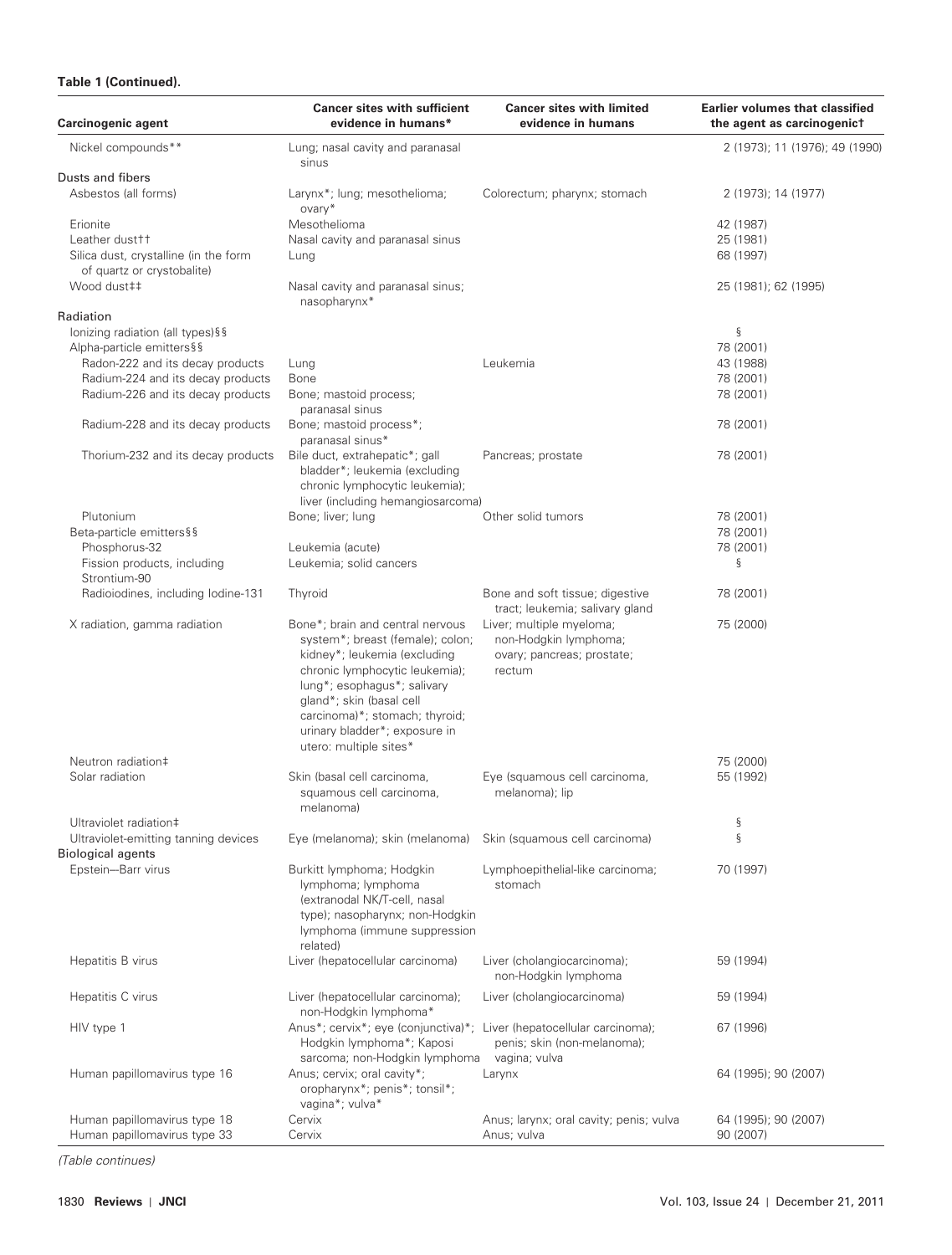# **Table 1 (Continued).**

| <b>Carcinogenic agent</b>                                                         | <b>Cancer sites with sufficient</b><br>evidence in humans*                                                                                                                                                                                                                                                                                                                                                                           | <b>Cancer sites with limited</b><br>evidence in humans                                                          | <b>Earlier volumes that classified</b><br>the agent as carcinogenict |
|-----------------------------------------------------------------------------------|--------------------------------------------------------------------------------------------------------------------------------------------------------------------------------------------------------------------------------------------------------------------------------------------------------------------------------------------------------------------------------------------------------------------------------------|-----------------------------------------------------------------------------------------------------------------|----------------------------------------------------------------------|
| Human papillomavirus types 31,<br>35, 39, 45, 51, 52, 56, 58, 59                  | Cervix                                                                                                                                                                                                                                                                                                                                                                                                                               |                                                                                                                 | 90 (2007)                                                            |
| Human T-cell lymphotropic<br>virus type 1                                         | Leukemia and/or lymphoma (adult<br>T-cell)                                                                                                                                                                                                                                                                                                                                                                                           |                                                                                                                 | 67 (1996)                                                            |
| Kaposi sarcoma herpes virus                                                       | Kaposi sarcoma; lymphoma<br>(primary effusion)                                                                                                                                                                                                                                                                                                                                                                                       | Lymph nodes<br>(multicentric Castleman disease)                                                                 | ş                                                                    |
| Clonorchis sinensis<br>Helicobacter pylori                                        | Liver (cholangiocarcinoma)<br>Lymphoma (low-grade B-cell<br>mucosa-associated lymphoid-<br>tissue gastric lymphoma);<br>stomach (noncardia carcinoma)                                                                                                                                                                                                                                                                                |                                                                                                                 | ş<br>61 (1994)                                                       |
| Opisthorchis viverrini                                                            | Liver (cholangiocarcinoma)                                                                                                                                                                                                                                                                                                                                                                                                           |                                                                                                                 | 61 (1994)                                                            |
| Schistosoma haematobium                                                           | Urinary bladder                                                                                                                                                                                                                                                                                                                                                                                                                      |                                                                                                                 | 61 (1994)                                                            |
| <b>Personal habits</b>                                                            |                                                                                                                                                                                                                                                                                                                                                                                                                                      |                                                                                                                 |                                                                      |
| Alcoholic beverages                                                               | Breast (female)*; colorectum*;<br>larynx; liver (hepatocellular<br>carcinoma); esophagus; oral<br>cavity; pharynx                                                                                                                                                                                                                                                                                                                    | Pancreas                                                                                                        | 44 (1988); 96 (2010)                                                 |
| Acetaldehyde associated with<br>consumption of alcoholic beverages                | Aerodigestive tract, upper;<br>esophagus                                                                                                                                                                                                                                                                                                                                                                                             |                                                                                                                 | ş                                                                    |
| Ethanol in alcoholic beverages‡                                                   |                                                                                                                                                                                                                                                                                                                                                                                                                                      |                                                                                                                 | 96 (2010)                                                            |
| Areca nut‡                                                                        |                                                                                                                                                                                                                                                                                                                                                                                                                                      |                                                                                                                 | 85 (2004)                                                            |
| Betel quid with tobacco                                                           | Esophagus*; oral cavity; pharynx*                                                                                                                                                                                                                                                                                                                                                                                                    |                                                                                                                 | 37 (1985); 85 (2004)                                                 |
| Betel quid without tobacco<br>Coal, indoor emissions from<br>household combustion | Esophagus*; oral cavity<br>Lung                                                                                                                                                                                                                                                                                                                                                                                                      | Liver                                                                                                           | 85 (2004)<br>95 (2010)                                               |
| Salted fish, Chinese style                                                        | Nasopharynx                                                                                                                                                                                                                                                                                                                                                                                                                          | Stomach                                                                                                         | 56 (1993)                                                            |
| Tobacco smoking                                                                   | Bone marrow (myeloid leukemia)*; Breast; in smokers' children:<br>cervix*; colorectum*; kidney<br>(body, renal pelvis); larynx; liver*;<br>lung; nasal cavity and paranasal<br>sinus*; esophagus<br>(adenocarcinoma, squamous<br>cell carcinoma); oral cavity; ovary<br>(mucinous)*; pancreas; pharynx<br>(nasopharynx, oropharynx,<br>hypopharynx); stomach*; ureter*;<br>urinary bladder; in smokers'<br>children: hepatoblastoma* | childhood leukemia<br>(particularly acute lymphocytic)                                                          | 38 (1986); 83 (2004)                                                 |
| Tobacco smoke, secondhand<br>Tobacco, smokeless                                   | Lung<br>Esophagus*; oral cavity; pancreas*                                                                                                                                                                                                                                                                                                                                                                                           | Larynx; pharynx                                                                                                 | 83 (2004)<br>37 (1985); 89 (2007)                                    |
| Pharmaceuticals                                                                   |                                                                                                                                                                                                                                                                                                                                                                                                                                      |                                                                                                                 |                                                                      |
| Azathioprine                                                                      | Non-Hodgkin lymphoma; skin<br>(squamous cell carcinoma)                                                                                                                                                                                                                                                                                                                                                                              |                                                                                                                 | 26 (1981)                                                            |
| <b>Busulfan</b>                                                                   | Leukemia (acute myeloid)                                                                                                                                                                                                                                                                                                                                                                                                             |                                                                                                                 | Sup 4 (1982)                                                         |
| Chlorambucil                                                                      | Leukemia (acute myeloid)                                                                                                                                                                                                                                                                                                                                                                                                             |                                                                                                                 | Sup 7 (1987)                                                         |
| Chlornaphazine                                                                    | Urinary bladder                                                                                                                                                                                                                                                                                                                                                                                                                      |                                                                                                                 | 4 (1974)                                                             |
| Cyclophosphamide                                                                  | Leukemia (acute myeloid)*;<br>urinary bladder                                                                                                                                                                                                                                                                                                                                                                                        |                                                                                                                 | 26 (1981)                                                            |
| Cyclosporine                                                                      | Non-Hodgkin lymphoma; skin<br>(non-melanocytic)*; multiple<br>other sites*                                                                                                                                                                                                                                                                                                                                                           |                                                                                                                 | 50 (1990)                                                            |
| Diethylstilbestrol                                                                | Exposure during pregnancy:<br>breast*; exposure in utero:<br>cervix (clear cell adenocarcinoma)<br>and vagina (clear cell<br>adenocarcinoma)                                                                                                                                                                                                                                                                                         | Exposure during pregnancy:<br>endometrium; exposure in utero:<br>cervix (squamous cell carcinoma)<br>and testis | 6 (1974); 21 (1979)                                                  |
| Estrogen menopausal therapy<br>Estrogen-progestogen<br>contraceptives (combined)  | Endometrium; ovary*<br>Breast*; cervix*; liver<br>(hepatocellular carcinoma);<br>note: reduced risk in<br>endometrium, ovary                                                                                                                                                                                                                                                                                                         | <b>Breast</b>                                                                                                   | 21 (1979); 72 (1999)<br>72 (1999); 91 (2007)                         |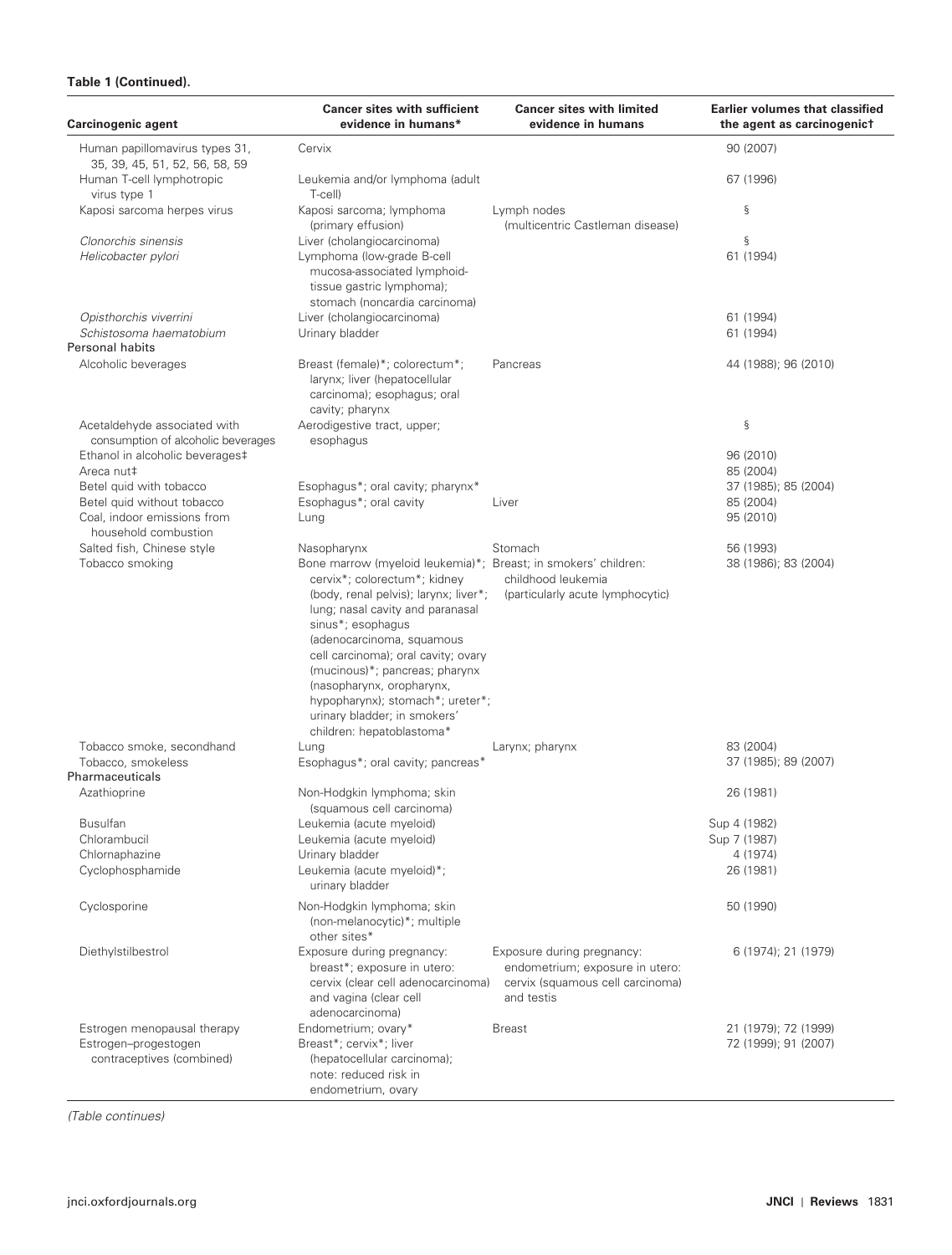#### **Table 1 (Continued).**

| Carcinogenic agent                                                     | <b>Cancer sites with sufficient</b><br>evidence in humans*                                                  | <b>Cancer sites with limited</b><br>evidence in humans | <b>Earlier volumes that classified</b><br>the agent as carcinogenict |
|------------------------------------------------------------------------|-------------------------------------------------------------------------------------------------------------|--------------------------------------------------------|----------------------------------------------------------------------|
| Estrogen-progestogen menopausal<br>therapy (combined)                  | Breast; endometrium<br>(estrogen-induced risk decreases<br>with number of days/month of<br>progestogen use) |                                                        | 91 (2007)                                                            |
| Etoposide‡                                                             |                                                                                                             | Leukemia (acute myeloid)                               | ξ                                                                    |
| Etoposide with cisplatin and bleomycin                                 | Leukemia (acute myeloid)                                                                                    |                                                        | 76 (2000)                                                            |
| Melphalan                                                              | Leukemia (acute myeloid)                                                                                    |                                                        | Sup 1 (1979)                                                         |
| Methoxsalen plus ultraviolet A                                         | Skin (squamous cell carcinoma)                                                                              |                                                        | 24 (1980)                                                            |
| MOPP (vincristine-prednisone-nitrogen<br>mustard-procarbazine mixture) | Leukemia (acute myeloid); lung*                                                                             |                                                        | 26 (1987)                                                            |
| Phenacetin                                                             | Renal pelvis; ureter                                                                                        |                                                        | ξ                                                                    |
| Phenacetin, analgesic mixtures<br>containing                           | Renal pelvis; ureter*                                                                                       |                                                        | Sup 4 (1982)                                                         |
| Semustine (methyl-CCNU)                                                | Leukemia (acute myeloid)                                                                                    |                                                        | Sup 7 (1987)                                                         |
| Tamoxifen                                                              | Endometrium; note: reduced risk<br>in contralateral breast of breast<br>cancer patients                     |                                                        | 66 (1996)                                                            |
| Thiotepa                                                               | Leukemia                                                                                                    |                                                        | 50 (1990)                                                            |
| Treosulfan                                                             | Leukemia (acute myeloid)                                                                                    |                                                        | 26 (1981)                                                            |

\* Sufficient evidence became available for marked sites in this column after the agent had been classified as 'carcinogenic' in an earlier volume.

† Each agent was classified as carcinogenic to humans in Volume 100 (2011); to save space, Volume 100 is not listed in this column. In addition, Supplements 1 (1979), 4 (1982), and 7 (1987) updated all earlier

volumes; supplements are listed only if a causal relationship was first established in the supplement.

‡ Aristolochic acid, ethylene oxide, and etoposide are classified as carcinogenic to humans with limited evidence from studies of cancer in humans but strong mechanistic evidence in exposed humans; thus, there are no cancer sites with sufficient evidence. Dyes metabolized to benzidine; benzo[a]pyrene; 4, 4 ′-methylenebis(2-chloroaniline) (MOCA); N ′-nitrosonornicotine (NNN) and 4-(methylnitrosoamino)-1-(3-pyridyl)-1-butanone (NNK); 3,4,5, 3 ′4 ′-pentachlorobiphenyl (PCB-126); 2,3,4,7,8-pentachlorodibenzofuran (2,3,4,7,8-PCDF); neutron radiation, ultraviolet radiation, ethanol in alcoholic beverages, and areca nut are classified as carcinogenic to humans with inadequate evidence from studies of cancer in humans but strong mechanistic evidence in exposed humans; thus, there are no cancer sites with sufficient evidence or limited evidence.

§ Classified as carcinogenic to humans for the first time in Volume 100.

 $\parallel$ Potential causal agents include radon, crystalline silica dust, and diesel engine emissions.

- ¶ Volume 100 concluded that there is sufficient evidence for ocular melanoma in welders but left formal reclassification in Group 1 for a future volume that would consider all exposures during welding. Causal agents were not identified (See also "Welding fumes" in Table 3).
- # In Volume 2, the conclusion was for chromate production; in Supplement 1, the evaluation was more specifically for chromium and certain chromium compounds; in Supplement 7, for chromium (VI) compounds.

\*\* In Volume 2, the conclusion was for nickel refining; in volume 49, the evaluation was more specifically for nickel compounds.

† † In Volume 25 ,the conclusion was that nasal adenocarcinoma and leukemia are causally associated with employment in the boot and shoe industry; in Volume 100, the leukemias were attributed to benzene, and a new evaluation was made for leather dust as the causal agent for the nasal cancers.

## In Volume 25, the conclusion was for employment in the furniture-making industry; in Volumes 62 and 100, the evaluation was made specifically for wood dust. §§ Umbrella term encompassing several radionuclides listed next; no additional cancer sites were identified.

programs that identify suspected carcinogens (16-18). Its classification system makes clear which Group 1 classifications are based on sufficient evidence of cancer in humans and which rely on strong mechanistic evidence. Most classifications based on mechanistic data have occurred during the past few years (see Table 2). A few examples are discussed here.

Studies reviewed in 1997, in Volume 69 (19), showed that 2,3,7,8-tetrachlorodibenzo- *para*-dioxin binds to the aryl hydrocarbon receptor, which functions similarly in humans and experimental animals and signals a sequence of events that lead to changes in gene expression, cell replication, and inhibition of apoptosis. At that time, this mechanistic information led to the classification of this compound as a human carcinogen. When it was reviewed in Volume 100 (1), this compound was determined to also have sufficient epidemiological evidence to be considered carcinogenic to humans. This is the first carcinogen that was initially classified

based on mechanistic data and subsequently by sufficient evidence from epidemiological studies. This example highlights the ability of mechanistic information to provide early robust evidence of carcinogenicity (8).

Plants of the genus *Aristolochia* were first evaluated in 2002, in Volume 82 (20), after a series of case reports from the 1990s had described rapidly progressing end-stage renal disease following ingestion of medicinal herbs derived from these plants. At the time, it was impossible to identify specific causal agents. When plants of the genus *Aristolochia* were reevaluated 6 years later in Volume 100 (1), mechanistic evidence of aristolochic acid-specific A:T→T:A transversions in the *TP53* tumor suppressor gene in renal disease patients led to the identification of aristolochic acid as the causal agent  $(3)$ . It is encouraging to think that other carcinogens in the general environment might be identified with similar speed and confidence.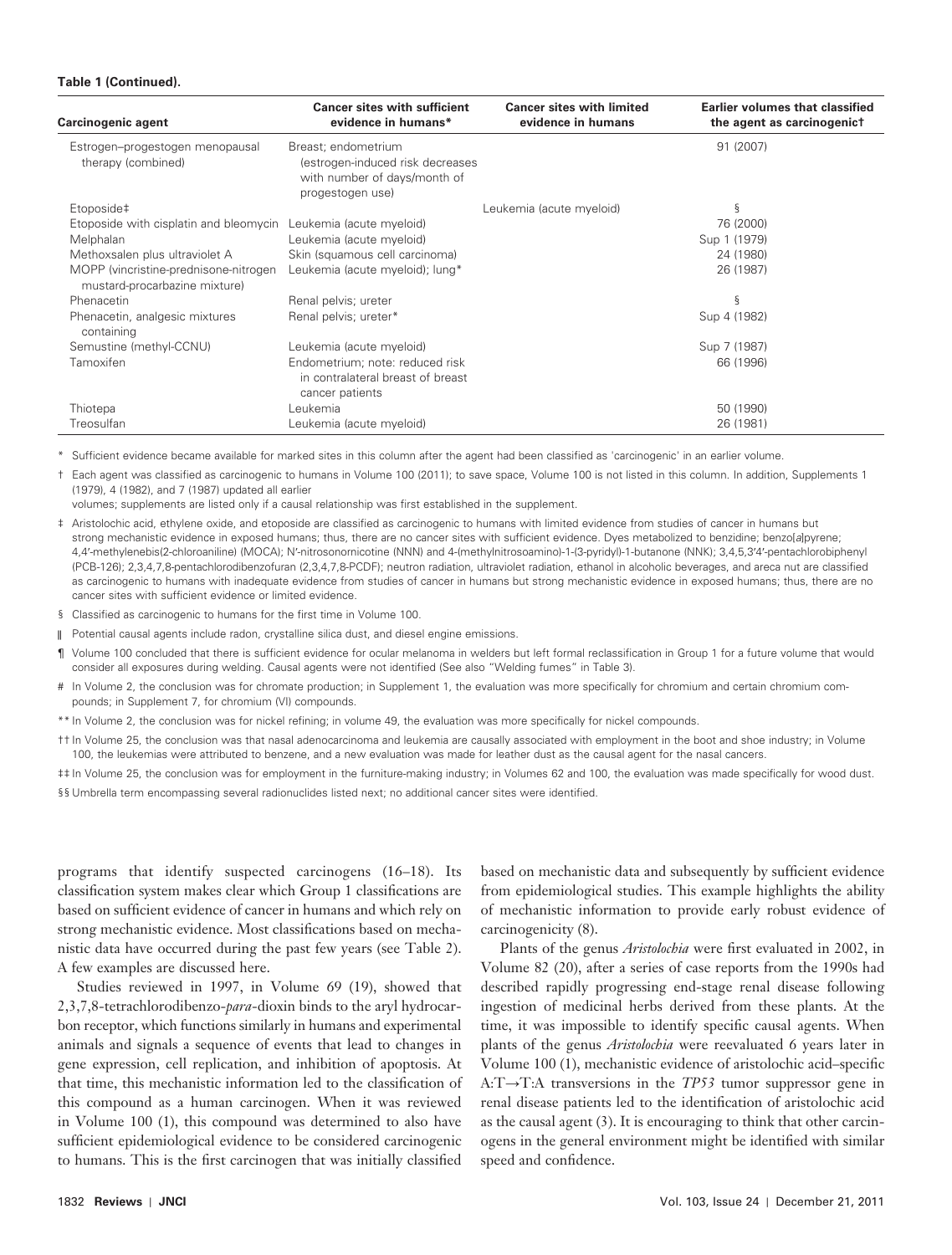**Table 2.** Agents that the International Agency for Research on Cancer has classified as carcinogenic to humans based on mechanistic and other relevant data

| Carcinogenic agent                                                                                                            | Animal evidence          | <b>Mechanistic rationale for the classification</b><br>as carcinogenic to humans                                                                                                                   | Volume and year        |
|-------------------------------------------------------------------------------------------------------------------------------|--------------------------|----------------------------------------------------------------------------------------------------------------------------------------------------------------------------------------------------|------------------------|
| Ethylene oxide                                                                                                                | Sufficient               | Genotoxic in many systems; cytogenetic<br>effects in lymphocytes of exposed<br>workers                                                                                                             | 60 (1994)              |
| 2,3,7,8-Tetrachlorodibenzo-para-dioxin*                                                                                       | Sufficient               | Binding to aryl hydrocarbon receptor,<br>leading to changes in gene expression,<br>cell replication, and inhibition of apoptosis                                                                   | 69 (1997)              |
| Neutron radiation                                                                                                             | Sufficient               | lonizing events resulting in similar but more<br>severe damage than from gamma rays                                                                                                                | 78 (2001)              |
| Areca nut                                                                                                                     | Sufficient               | Primary ingredient in all betel quid<br>preparations; induces oral preneoplastic<br>disorders with high propensity to progress<br>to malignancy                                                    | 85 (2004)              |
| Tobacco-specific nitrosamines:<br>N'-nitrosonornicotine (NNN) and<br>4-(methylnitrosoamino)-1-(3-pyridyl)-1-butanone<br>(NNK) | Sufficient               | Uptake and metabolism, DNA and<br>hemoglobin adducts in smokeless<br>tobacco users                                                                                                                 | 89 (2007)              |
| Benzo[a]pyrene                                                                                                                | Sufficient               | Genotoxicity; specific diolepoxide-induced<br>DNA adducts in exposed workers, KRAS<br>mutations in nonsmokers exposed to<br>coal smoke                                                             | 92 (2010)              |
| Ethanol in alcoholic beverages<br>Benzidine, dyes metabolized to                                                              | Sufficient<br>Sufficient | Primary ingredient in all alcoholic beverages<br>Benzidine and its conjugates measured in<br>urine of exposed workers and benzidine<br>DNA adducts in exfoliated urothelial cells;<br>genotoxicity | 96 (2010)<br>99 (2010) |
| 4,4'-Methylenebis(2-chloroaniline)                                                                                            | Sufficient               | Genotoxicity; DNA adducts and micronuclei in<br>urothelial cells of exposed workers                                                                                                                | 99 (2010)              |
| Acetaldehyde associated with<br>consumption of alcoholic beverages                                                            | Sufficient               | Substantially higher risks for cancers of the<br>esophagus and upper aerodigestive tract<br>in aldehyde dehydrogenase-deficient<br>populations (genetic epidemiology studies)                      | 100 (2011)             |
| Aristolochic acid                                                                                                             | Sufficient               | Genotoxicity; A:T→T:A transversions in TP53<br>of patients with severe renal nephropathy or<br>urothelial tumors                                                                                   | 100 (2011)             |
| Etoposide                                                                                                                     | Inadequatet              | Genotoxicity; translocations on MLL gene<br>distinguish topoisomerase II inhibitors from<br>alkylating agents                                                                                      | 100 (2011)             |
| 3,4,5,3',4'-Pentachlorobiphenyl (PCB-126)                                                                                     | Sufficient               | Extensive evidence of action via the same<br>aryl hydrocarbon receptor pathway as<br>2,3,7,8-TCDD                                                                                                  | 100 (2011)             |
| 2,3,4,7,8-Pentachlorodibenzofuran                                                                                             | Sufficient               | Extensive evidence of action via the same<br>aryl hydrocarbon receptor pathway as<br>2,3,7,8-TCDD                                                                                                  | 100 (2011)             |
| Ultraviolet radiation                                                                                                         | Sufficient               | Specific C→T transition in human TP53 in<br>premalignant solar keratosis and skin<br>tumors                                                                                                        | 100 (2011)             |

\* 2,3,7,8-TCDD has since been classified in Group 1 based on sufficient evidence in humans.

† As with many pharmaceuticals and pesticides, few bioassays are published in the open scientific literature; this precludes a proper evaluation. Only one study, in Nf1-knockout mice, was identified.

Acetaldehyde associated with consumption of alcoholic beverages is the first example of a classification based on genetic epidemiological studies of metabolic enzyme activity. Alcohol is metabolized by the enzyme alcohol dehydrogenase to acetaldehyde, which in turn is metabolized by the enzyme aldehyde dehydrogenase. Studies of a polymorphism of aldehyde dehydrogenase showed that populations with a less active form of this enzyme accumulate acetaldehyde and have a substantially higher risk for cancers of the esophagus and of the upper aerodigestive tract (7). The information from genetic epidemiology studies does not

fully explain the carcinogenicity of alcoholic beverages. Relationships between internal ethanol and acetaldehyde concentrations and other factors that may contribute to cancers associated with the consumption of alcoholic beverages continue to be explored.

Mechanistic information also aids in the very definition of the agents that are classified. Ingested nitrate or nitrite is probably carcinogenic under conditions that result in endogenous nitrosation, and shiftwork that involves circadian disruption has also been classified as probably carcinogenic (see Table 3). Endogenous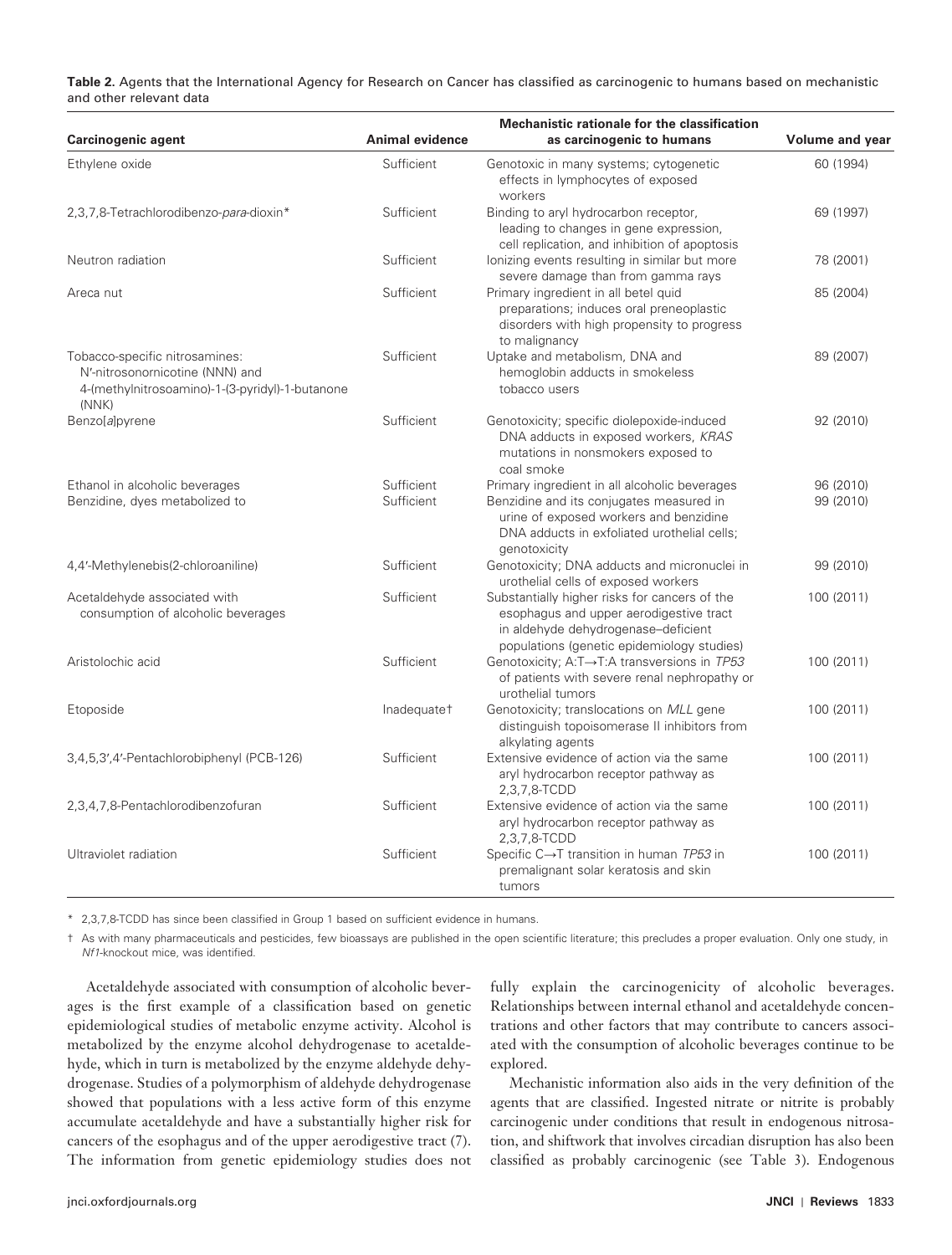**Table 3.** Agents that the International Agency for Research on Cancer has classified as probably carcinogenic or possibly carcinogenic to humans and associated cancer sites

| Suspected carcinogenic agent                                                             | <b>Cancer sites with limited evidence</b><br>in humans                 | Volume and year of<br>latest IARC review |
|------------------------------------------------------------------------------------------|------------------------------------------------------------------------|------------------------------------------|
| Androgenic (anabolic) steroids                                                           | Liver; prostate                                                        | Sup 7 (1987)                             |
| Art glass, glass containers and pressed ware (manufacture of)                            | Lung                                                                   | 58 (1993)                                |
| Biomass fuel (primarily wood), indoor emissions from<br>household combustion of          | Lung                                                                   | 95 (2010)                                |
| Bischloroethyl nitrosourea (BCNU)                                                        | Leukemia                                                               | Sup 7 (1987)                             |
| Carbon electrode manufacture                                                             | Lung                                                                   | 92 (2010)                                |
| Carpentry and joinery                                                                    | Nasal cavity                                                           | Sup 7 (1987)                             |
| Chloramphenicol                                                                          | Leukemia                                                               | 50 (1990)                                |
| Alpha-Chlorinated toluenes and benzoyl chloride<br>(combined exposures)                  | Lung                                                                   | 71 (1999)                                |
| Chlorophenoxy herbicides                                                                 | Several sites                                                          | Sup 7 (1987)                             |
| 4-Chloro-ortho-toluidine                                                                 | Urinary bladder                                                        | 99 (2010)                                |
| Cobalt metal with tungsten carbide                                                       | Lung                                                                   | 86 (2006)                                |
| Coffee                                                                                   | Urinary bladder; note: some evidence of reduced<br>risk in large bowel | 51 (1991)                                |
| Creosotes                                                                                | Skin                                                                   | 92 (2010)                                |
| Dry cleaning                                                                             | Esophagus; urinary bladder                                             | 63 (1995)                                |
| Engine exhaust, diesel                                                                   | Lung; urinary bladder                                                  | 46 (1989)                                |
| Frying, emissions from high temperature                                                  | Lung                                                                   | 95 (2010)                                |
| Hairdressers and barbers (occupational exposure)                                         | Urinary bladder                                                        | 99 (2010)                                |
| Human papillomavirus types 5 and 8 (in patients with<br>epidermodysplasia verruciformis) | Skin (nonmelanoma)                                                     | 100 (2011)                               |
| Human papillomavirus types 26, 53, 66, 67, 68, 70, 73, 82                                | Cervix                                                                 | 100 (2011)                               |
| Insecticides, nonarsenical (occupational exposures in spraying<br>and application)       | Lung                                                                   | 53 (1991)                                |
| Lead compounds, inorganic                                                                | Stomach                                                                | 87 (2006)                                |
| Magnetic fields, extremely low frequency                                                 | Leukemia, childhood                                                    | 80 (2002)                                |
| Mate drinking, hot                                                                       | Gastrointestinal tract, upper (esophagus, pharynx,<br>larynx)          | 51 (1991)                                |
| Mitoxantrone                                                                             | Leukemia (acute myeloid)                                               | 76 (2000)                                |
| Nitrate or nitrite (ingested) under conditions that result in<br>endogenous nitrosation  | Stomach                                                                | 94 (2010)                                |
| Nitrogen mustard                                                                         | Leukemia: skin                                                         | Sup 7 (1987)                             |
| Petroleum refining (occupational exposures)                                              | Leukemia; skin                                                         | 45 (1989)                                |
| Pickled vegetables (traditional Asian)                                                   | Esophagus; stomach                                                     | 56 (1993)                                |
| Polychlorinated biphenyls                                                                | Hepatobiliary tract                                                    | Sup 7 (1987)                             |
| Polychlorophenols or their sodium salts (combined exposures)                             | Non-Hodgkin lymphoma; soft tissue sarcoma                              | 71 (1999)                                |
| Printing processes                                                                       | Kidney; lung; oropharynx; urinary bladder                              | 65 (1996)                                |
| Schistosoma japonicum                                                                    | Colorectum; liver                                                      | 61 (1994)                                |
| Shiftwork that involves circadian disruption                                             | <b>Breast</b>                                                          | 98 (2010)                                |
| Styrene                                                                                  | Lymphatic and hematopoietic neoplasms                                  | 82 (2002)                                |
| Talc-based body powder (perineal use)                                                    | Ovary                                                                  | 93 (2010)                                |
| Teniposide                                                                               | Leukemia                                                               | 76 (2000)                                |
| Tetrachloroethylene                                                                      | Cervix; non-Hodgkin lymphoma; esophagus                                | 63 (1995)                                |
| Textile manufacturing                                                                    | Nasal cavity; urinary bladder                                          | 48 (1990)                                |
| Trichloroethylene                                                                        | Liver and biliary tract; non-Hodgkin lymphoma                          | 63 (1995)                                |
| Welding fumes                                                                            | Lung                                                                   | 49 (1990)                                |

nitrosation and circadian disruption mark the first uses of a mechanistic event in the wording of an evaluation statement. It is not hard to envision that further research may lead to evaluations of broader classes of agents that induce endogenous nitrosation or circadian disruption.

### **More Cancer Sites per Carcinogen**

Further research often finds additional cancer sites. Among the 87 agents that had been causally associated with one or more cancer sites before Volume 100 (1), 25 are now associated with additional cancer sites with sufficient evidence and 13 more are associated

with new sites with limited evidence (see Table 1). These new findings provide a compelling reason to regard every list of cancer sites as a work in progress, which may be amended if subsequent research provides strong evidence of additional cancer sites.

Some additional cancer sites may be of greater public health importance than the first sites identified for an agent. Alcohol consumption, for example, has been strongly associated with cancers of the liver and upper aerodigestive tract for a long time. Volume 96 (21) added associations with breast cancer and colorectal cancer, two of the most common cancers worldwide in terms of incidence and mortality. Thus, alcohol consumption appears to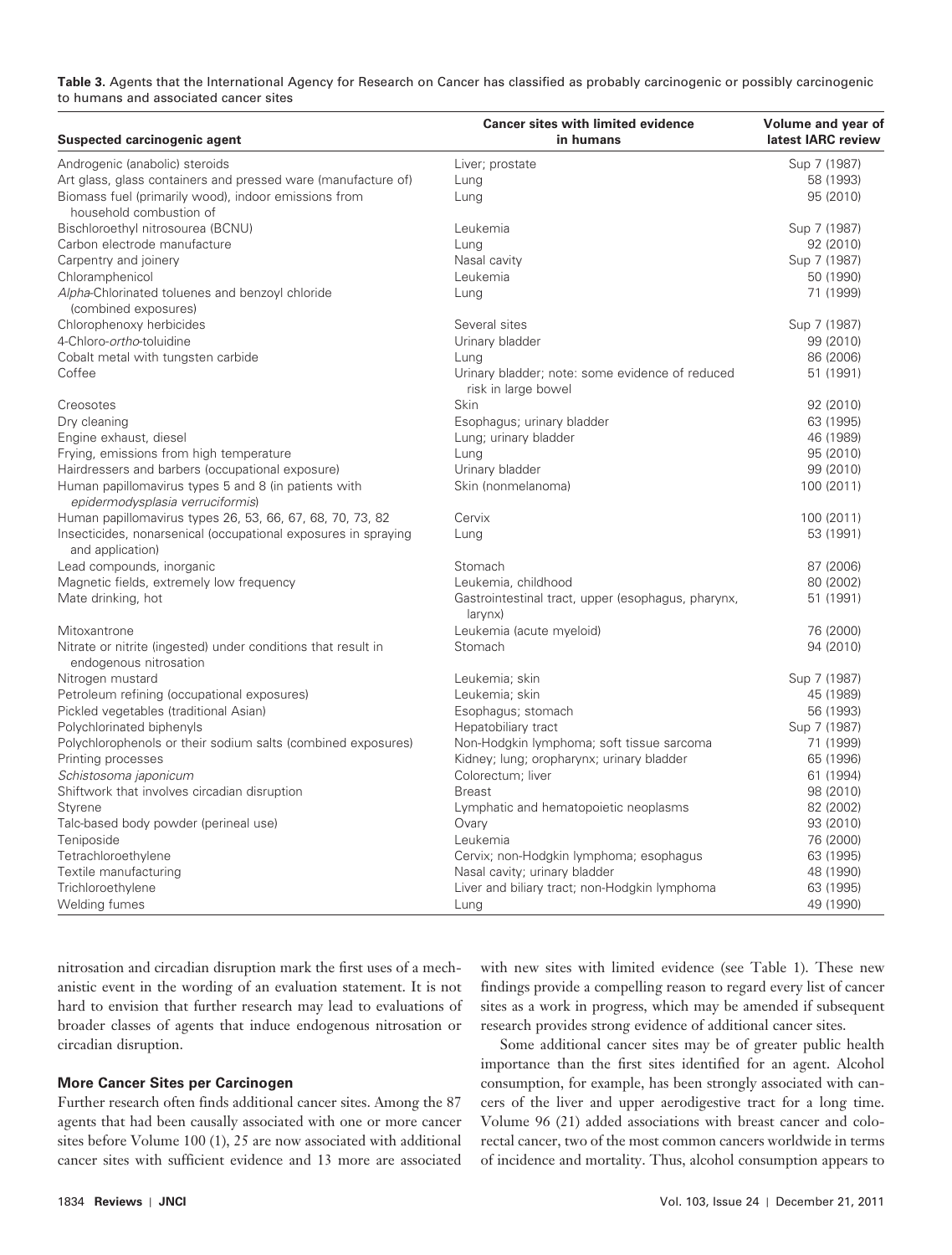Table 4. Preventable exposures associated with human cancers, as identified by the International Agency for Research on Cancer\*

|                                     | Carcinogenic agents with sufficient evidence                                                                                                                                                                                                                                                                                                                                                                                                                                                                                                                                                                                                                                                                                                                                                                          |                                                                                                                                                                                                                                                                                                                                                                                                                                                                                                                                                                                      |
|-------------------------------------|-----------------------------------------------------------------------------------------------------------------------------------------------------------------------------------------------------------------------------------------------------------------------------------------------------------------------------------------------------------------------------------------------------------------------------------------------------------------------------------------------------------------------------------------------------------------------------------------------------------------------------------------------------------------------------------------------------------------------------------------------------------------------------------------------------------------------|--------------------------------------------------------------------------------------------------------------------------------------------------------------------------------------------------------------------------------------------------------------------------------------------------------------------------------------------------------------------------------------------------------------------------------------------------------------------------------------------------------------------------------------------------------------------------------------|
| <b>Cancer site</b>                  | in humans                                                                                                                                                                                                                                                                                                                                                                                                                                                                                                                                                                                                                                                                                                                                                                                                             | Agents with limited evidence in humans                                                                                                                                                                                                                                                                                                                                                                                                                                                                                                                                               |
| Lip, oral cavity, and pharynx       |                                                                                                                                                                                                                                                                                                                                                                                                                                                                                                                                                                                                                                                                                                                                                                                                                       |                                                                                                                                                                                                                                                                                                                                                                                                                                                                                                                                                                                      |
| Lip                                 |                                                                                                                                                                                                                                                                                                                                                                                                                                                                                                                                                                                                                                                                                                                                                                                                                       | Solar radiation                                                                                                                                                                                                                                                                                                                                                                                                                                                                                                                                                                      |
| Oral cavity                         | Alcoholic beverages; betel quid with tobacco; betel quid<br>without tobacco; human papillomavirus type 16; tobacco,<br>smokeless; tobacco smoking                                                                                                                                                                                                                                                                                                                                                                                                                                                                                                                                                                                                                                                                     | Human papillomavirus type 18                                                                                                                                                                                                                                                                                                                                                                                                                                                                                                                                                         |
| Salivary gland<br>Tonsil            | X radiation, gamma radiation<br>Human papillomavirus type 16                                                                                                                                                                                                                                                                                                                                                                                                                                                                                                                                                                                                                                                                                                                                                          | Radioiodines, including lodine-131                                                                                                                                                                                                                                                                                                                                                                                                                                                                                                                                                   |
| Pharynx                             | Alcoholic beverages; betel quid with tobacco; human<br>papillomavirus type 16; tobacco smoking                                                                                                                                                                                                                                                                                                                                                                                                                                                                                                                                                                                                                                                                                                                        | Asbestos (all forms); mate drinking, hot; printing<br>processes; tobacco smoke, secondhand                                                                                                                                                                                                                                                                                                                                                                                                                                                                                           |
| Nasopharynx                         | Epstein-Barr virus; formaldehyde; salted fish, Chinese<br>style; wood dust                                                                                                                                                                                                                                                                                                                                                                                                                                                                                                                                                                                                                                                                                                                                            |                                                                                                                                                                                                                                                                                                                                                                                                                                                                                                                                                                                      |
|                                     | Aerodigestive tract, upper Acetaldehyde associated with consumption of alcoholic<br>beverages                                                                                                                                                                                                                                                                                                                                                                                                                                                                                                                                                                                                                                                                                                                         |                                                                                                                                                                                                                                                                                                                                                                                                                                                                                                                                                                                      |
| Digestive organs                    |                                                                                                                                                                                                                                                                                                                                                                                                                                                                                                                                                                                                                                                                                                                                                                                                                       |                                                                                                                                                                                                                                                                                                                                                                                                                                                                                                                                                                                      |
| Esophagus                           | Acetaldehyde associated with consumption of alcoholic<br>beverages; alcoholic beverages; betel quid with tobacco;<br>betel quid without tobacco; tobacco, smokeless; tobacco<br>smoking; X radiation, gamma radiation                                                                                                                                                                                                                                                                                                                                                                                                                                                                                                                                                                                                 | Dry cleaning; mate drinking, hot; pickled vegetables<br>(traditional Asian); rubber production industry;<br>tetrachloroethylene                                                                                                                                                                                                                                                                                                                                                                                                                                                      |
| Stomach                             | Helicobacter pylori; rubber production industry; tobacco<br>smoking; X radiation, gamma radiation                                                                                                                                                                                                                                                                                                                                                                                                                                                                                                                                                                                                                                                                                                                     | Asbestos (all forms); Epstein-Barr virus; lead compounds,<br>inorganic; nitrate or nitrite (ingested) under conditions<br>that result in endogenous nitrosation; pickled<br>vegetables (traditional Asian); salted fish, Chinese style                                                                                                                                                                                                                                                                                                                                               |
| Colon and rectum                    | Alcoholic beverages; tobacco smoking; X radiation,<br>gamma radiation                                                                                                                                                                                                                                                                                                                                                                                                                                                                                                                                                                                                                                                                                                                                                 | Asbestos (all forms); Schistosoma japonicum                                                                                                                                                                                                                                                                                                                                                                                                                                                                                                                                          |
| Anus                                | HIV type 1; human papillomavirus type 16                                                                                                                                                                                                                                                                                                                                                                                                                                                                                                                                                                                                                                                                                                                                                                              | Human papillomavirus types 18, 33                                                                                                                                                                                                                                                                                                                                                                                                                                                                                                                                                    |
| Liver and bile duct                 | Aflatoxins; alcoholic beverages; Clonorchis sinensis;<br>estrogen-progestogen contraceptives; hepatitis B virus;<br>hepatitis C virus; Opisthorchis viverrini; plutonium;<br>thorium-232 and its decay products; tobacco smoking<br>(in smokers and smokers' children); vinyl chloride                                                                                                                                                                                                                                                                                                                                                                                                                                                                                                                                | Androgenic (anabolic) steroids; arsenic and inorganic<br>arsenic compounds; betel quid without tobacco; HIV<br>type 1; polychlorinated biphenyls; Schistosoma<br>japonicum; trichloroethylene; X radiation, gamma<br>radiation                                                                                                                                                                                                                                                                                                                                                       |
| Gall bladder                        | Thorium-232 and its decay products                                                                                                                                                                                                                                                                                                                                                                                                                                                                                                                                                                                                                                                                                                                                                                                    |                                                                                                                                                                                                                                                                                                                                                                                                                                                                                                                                                                                      |
| Pancreas<br>Digestive tract,        | Tobacco, smokeless; tobacco smoking                                                                                                                                                                                                                                                                                                                                                                                                                                                                                                                                                                                                                                                                                                                                                                                   | Alcoholic beverages; thorium-232 and its decay<br>products; X radiation, gamma radiation<br>Radioiodines, including lodine-131                                                                                                                                                                                                                                                                                                                                                                                                                                                       |
| unspecified<br>Respiratory organs   |                                                                                                                                                                                                                                                                                                                                                                                                                                                                                                                                                                                                                                                                                                                                                                                                                       |                                                                                                                                                                                                                                                                                                                                                                                                                                                                                                                                                                                      |
| Nasal cavity and<br>paranasal sinus | Isopropyl alcohol production; leather dust; nickel compounds;<br>radium-226 and its decay products; radium-228 and its<br>decay products; tobacco smoking; wood dust                                                                                                                                                                                                                                                                                                                                                                                                                                                                                                                                                                                                                                                  | Carpentry and joinery; chromium (VI) compounds;<br>formaldehyde; textile manufacturing                                                                                                                                                                                                                                                                                                                                                                                                                                                                                               |
| Larynx                              | Acid mists, strong inorganic; alcoholic beverages;<br>asbestos (all forms); tobacco smoking                                                                                                                                                                                                                                                                                                                                                                                                                                                                                                                                                                                                                                                                                                                           | Human papillomavirus type 16; mate drinking, hot;<br>rubber production industry; sulfur mustard; tobacco<br>smoke, secondhand                                                                                                                                                                                                                                                                                                                                                                                                                                                        |
| Lung                                | Aluminum production; arsenic and inorganic arsenic<br>compounds; asbestos (all forms); beryllium and beryllium<br>compounds; bis(chloromethyl)ether; chloromethyl methyl<br>ether (technical grade); cadmium and cadmium compounds;<br>chromium (VI) compounds; coal, indoor emissions from<br>household combustion; coal gasification; coal tar pitch; coke<br>production; hematite mining (underground); iron and steel<br>founding; MOPP (vincristine-prednisone-nitrogen<br>mustard-procarbazine mixture); nickel compounds;<br>painting; plutonium; radon-222 and its decay products;<br>rubber production industry; silica dust, crystalline; soot;<br>sulfur mustard; tobacco smoke, secondhand; tobacco<br>smoking; X radiation, gamma radiation<br>Bone, skin, and mesothelium, endothelium, and soft tissue | Acid mists, strong inorganic; art glass, glass containers<br>and pressed ware (manufacture of); biomass fuel<br>(primarily wood), indoor emissions from household<br>combustion; carbon electrode manufacture;<br>alpha-chlorinated toluenes and benzoyl chloride<br>(combined exposures); cobalt metal with tungsten<br>carbide; creosotes; engine exhaust, diesel; frying,<br>emissions from high-temperature; insecticides,<br>nonarsenical (occupational exposures in spraying<br>and application); printing processes;<br>2,3,7,8-tetrachlorodibenzo-para-dioxin; welding fumes |
| <b>Bone</b>                         | Plutonium; radium-224 and its decay products;<br>radium-226 and its decay products; radium-228 and                                                                                                                                                                                                                                                                                                                                                                                                                                                                                                                                                                                                                                                                                                                    | Radioiodines, including lodine-131                                                                                                                                                                                                                                                                                                                                                                                                                                                                                                                                                   |
| Skin (melanoma)                     | its decay products; X radiation, gamma radiation<br>Solar radiation; ultraviolet-emitting tanning devices                                                                                                                                                                                                                                                                                                                                                                                                                                                                                                                                                                                                                                                                                                             |                                                                                                                                                                                                                                                                                                                                                                                                                                                                                                                                                                                      |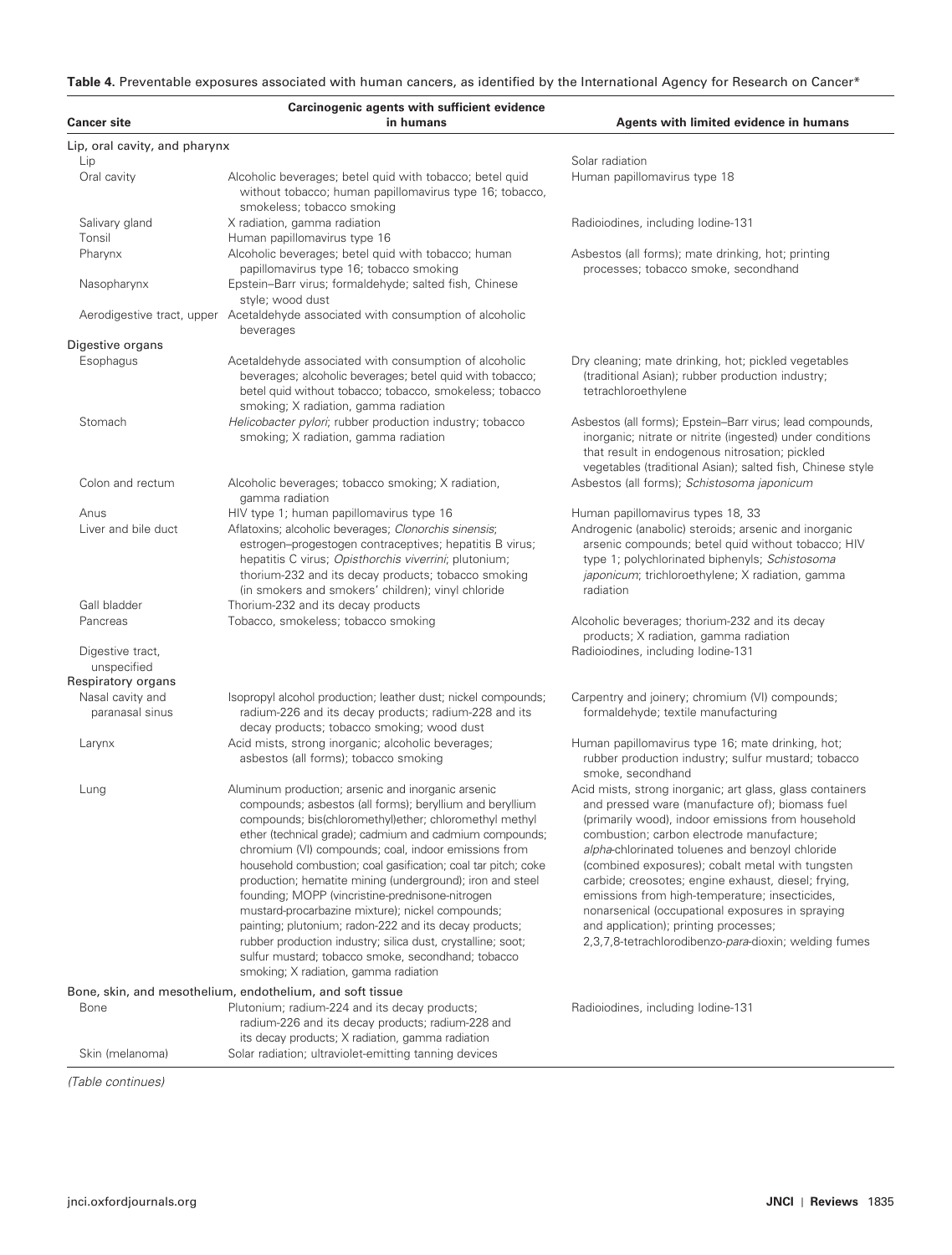# **Table 4 (Continued).**

| <b>Cancer site</b>                                      | Carcinogenic agents with sufficient evidence<br>in humans                                                                                                                                                                                                                                                                                                                                                                                                                                                                                                                                                                                | Agents with limited evidence in humans                                                                                                                                                                                                                                                                                                                                                                                                                                                                                                                                                                                                   |
|---------------------------------------------------------|------------------------------------------------------------------------------------------------------------------------------------------------------------------------------------------------------------------------------------------------------------------------------------------------------------------------------------------------------------------------------------------------------------------------------------------------------------------------------------------------------------------------------------------------------------------------------------------------------------------------------------------|------------------------------------------------------------------------------------------------------------------------------------------------------------------------------------------------------------------------------------------------------------------------------------------------------------------------------------------------------------------------------------------------------------------------------------------------------------------------------------------------------------------------------------------------------------------------------------------------------------------------------------------|
|                                                         |                                                                                                                                                                                                                                                                                                                                                                                                                                                                                                                                                                                                                                          |                                                                                                                                                                                                                                                                                                                                                                                                                                                                                                                                                                                                                                          |
| Skin (other malignant<br>neoplasms)                     | Arsenic and inorganic arsenic compounds; azathioprine;<br>coal tar distillation; coal tar pitch; cyclosporine;<br>methoxsalen plus ultraviolet A; mineral oils, untreated<br>or mildly treated; shale oils; solar radiation; soot;<br>X radiation, gamma radiation                                                                                                                                                                                                                                                                                                                                                                       | Creosotes; HIV type 1; human papillomavirus types<br>5 and 8 (in patients with epidermodysplasia<br>verruciformis); nitrogen mustard; petroleum refining<br>(occupational exposures); ultraviolet-emitting tanning<br>devices                                                                                                                                                                                                                                                                                                                                                                                                            |
| Mesothelium (pleura<br>and peritoneum)                  | Asbestos (all forms); erionite; painting                                                                                                                                                                                                                                                                                                                                                                                                                                                                                                                                                                                                 |                                                                                                                                                                                                                                                                                                                                                                                                                                                                                                                                                                                                                                          |
| Endothelium<br>(Kaposi sarcoma)                         | HIV type 1; Kaposi sarcoma herpes virus                                                                                                                                                                                                                                                                                                                                                                                                                                                                                                                                                                                                  |                                                                                                                                                                                                                                                                                                                                                                                                                                                                                                                                                                                                                                          |
| Soft tissue                                             |                                                                                                                                                                                                                                                                                                                                                                                                                                                                                                                                                                                                                                          | Polychlorophenols or their sodium salts (combined<br>exposures); radioiodines, including lodine-131;<br>2,3,7,8-tetrachlorodibenzo-para-dioxin                                                                                                                                                                                                                                                                                                                                                                                                                                                                                           |
| Breast and female genital organs                        |                                                                                                                                                                                                                                                                                                                                                                                                                                                                                                                                                                                                                                          |                                                                                                                                                                                                                                                                                                                                                                                                                                                                                                                                                                                                                                          |
| <b>Breast</b>                                           | Alcoholic beverages; diethylstilbestrol; estrogen-progestogen<br>contraceptives; estrogen-progestogen menopausal<br>therapy; X radiation, gamma radiation                                                                                                                                                                                                                                                                                                                                                                                                                                                                                | Estrogen menopausal therapy; ethylene oxide;<br>shiftwork that involves circadian disruption; tobacco<br>smoking                                                                                                                                                                                                                                                                                                                                                                                                                                                                                                                         |
| Vulva<br>Vagina                                         | Human papillomavirus type 16<br>Diethylstilbestrol (exposure in utero); human<br>papillomavirus type 16                                                                                                                                                                                                                                                                                                                                                                                                                                                                                                                                  | HIV type 1; human papillomavirus types 18, 33<br>HIV type 1                                                                                                                                                                                                                                                                                                                                                                                                                                                                                                                                                                              |
| Uterine cervix                                          | Diethylstilbestrol (exposure in utero); estrogen-progestogen<br>contraceptives; HIV type 1; human papillomavirus<br>types 16, 18, 31, 33, 35, 39, 45, 51, 52, 56, 58, 59;<br>tobacco smoking                                                                                                                                                                                                                                                                                                                                                                                                                                             | Human papillomavirus types 26, 53, 66, 67, 68, 70, 73, 82;<br>tetrachloroethylene                                                                                                                                                                                                                                                                                                                                                                                                                                                                                                                                                        |
| Endometrium                                             | Estrogen menopausal therapy; estrogen-progestogen<br>menopausal therapy; tamoxifen                                                                                                                                                                                                                                                                                                                                                                                                                                                                                                                                                       | Diethylstilbestrol                                                                                                                                                                                                                                                                                                                                                                                                                                                                                                                                                                                                                       |
| Ovary                                                   | Asbestos (all forms); estrogen menopausal therapy;<br>tobacco smoking                                                                                                                                                                                                                                                                                                                                                                                                                                                                                                                                                                    | Talc-based body powder (perineal use); X radiation,<br>gamma radiation                                                                                                                                                                                                                                                                                                                                                                                                                                                                                                                                                                   |
| Male genital organs                                     |                                                                                                                                                                                                                                                                                                                                                                                                                                                                                                                                                                                                                                          |                                                                                                                                                                                                                                                                                                                                                                                                                                                                                                                                                                                                                                          |
| Penis<br>Prostate                                       | Human papillomavirus type 16                                                                                                                                                                                                                                                                                                                                                                                                                                                                                                                                                                                                             | HIV type 1; human papillomavirus type 18<br>Androgenic (anabolic) steroids; arsenic and inorganic<br>arsenic compounds; cadmium and cadmium<br>compounds; rubber production industry; thorium-232<br>and its decay products; X radiation, gamma radiation                                                                                                                                                                                                                                                                                                                                                                                |
| Testis<br>Urinary tract                                 |                                                                                                                                                                                                                                                                                                                                                                                                                                                                                                                                                                                                                                          | Diethylstilbestrol (exposure in utero)                                                                                                                                                                                                                                                                                                                                                                                                                                                                                                                                                                                                   |
| Kidney                                                  | Tobacco smoking; X radiation, gamma radiation                                                                                                                                                                                                                                                                                                                                                                                                                                                                                                                                                                                            | Arsenic and inorganic arsenic compounds; cadmium and<br>cadmium compounds; printing processes                                                                                                                                                                                                                                                                                                                                                                                                                                                                                                                                            |
| Renal pelvis and ureter                                 | Aristolochic acid, plants containing; phenacetin; phenacetin,<br>analgesic mixtures containing; tobacco smoking                                                                                                                                                                                                                                                                                                                                                                                                                                                                                                                          | Aristolochic acid                                                                                                                                                                                                                                                                                                                                                                                                                                                                                                                                                                                                                        |
| Urinary bladder                                         | Aluminum production; 4-aminobiphenyl; arsenic and<br>inorganic arsenic compounds; auramine production;<br>benzidine; chlornaphazine; cyclophosphamide; magenta<br>production; 2-naphthylamine; painting; rubber production<br>industry; Schistosoma haematobium; tobacco smoking;<br>ortho-toluidine; X radiation, gamma radiation                                                                                                                                                                                                                                                                                                       | 4-Chloro-ortho-toluidine; coal tar pitch; coffee; dry<br>cleaning; engine exhaust, diesel; hairdressers and<br>barbers (occupational exposure); printing processes;<br>soot; textile manufacturing                                                                                                                                                                                                                                                                                                                                                                                                                                       |
| Eye, brain, and central nervous system<br>Eye           | HIV type 1; ultraviolet-emitting tanning devices; welding                                                                                                                                                                                                                                                                                                                                                                                                                                                                                                                                                                                | Solar radiation                                                                                                                                                                                                                                                                                                                                                                                                                                                                                                                                                                                                                          |
| Brain and central<br>nervous system<br>Endocrine glands | X radiation, gamma radiation                                                                                                                                                                                                                                                                                                                                                                                                                                                                                                                                                                                                             |                                                                                                                                                                                                                                                                                                                                                                                                                                                                                                                                                                                                                                          |
| Thyroid                                                 | Radioiodines, including lodine-131; X radiation, gamma radiation                                                                                                                                                                                                                                                                                                                                                                                                                                                                                                                                                                         |                                                                                                                                                                                                                                                                                                                                                                                                                                                                                                                                                                                                                                          |
| Lymphoid, hematopoietic, and related tissue             |                                                                                                                                                                                                                                                                                                                                                                                                                                                                                                                                                                                                                                          |                                                                                                                                                                                                                                                                                                                                                                                                                                                                                                                                                                                                                                          |
| Leukemia<br>and/or lymphoma                             | Azathioprine; benzene; busulfan; 1,3-butadiene;<br>chlorambucil; cyclophosphamide; cyclosporine;<br>Epstein-Barr virus; etoposide with cisplatin and<br>bleomycin; fission products, including strontium-90;<br>formaldehyde; Helicobacter pylori; hepatitis C virus; HIV<br>type 1; human T-cell lymphotropic virus type 1; Kaposi<br>sarcoma herpes virus; melphalan; MOPP (vincristine-<br>prednisone-nitrogen mustard-procarbazine mixture);<br>phosphorus-32; rubber production industry; semustine<br>(methyl-CCNU); thiotepa; thorium-232 and its decay<br>products; tobacco smoking; treosulfan; X radiation,<br>gamma radiation | Bischloroethyl nitrosourea (BCNU); chloramphenicol;<br>ethylene oxide; etoposide; hepatitis B virus; magnetic<br>fields, extremely low frequency (childhood leukemia);<br>mitoxantrone; nitrogen mustard; painting (childhood<br>leukemia from maternal exposure); petroleum<br>refining (occupational exposures); polychlorophenols<br>or their sodium salts (combined exposures);<br>radioiodines, including lodine-131; radon-222 and its<br>decay products; styrene; teniposide; tetrachloroethylene;<br>trichloroethylene; 2,3,7,8-tetrachlorodibenzo-para-<br>dioxin; tobacco smoking (childhood leukemia in<br>smokers' children) |

(Table continues)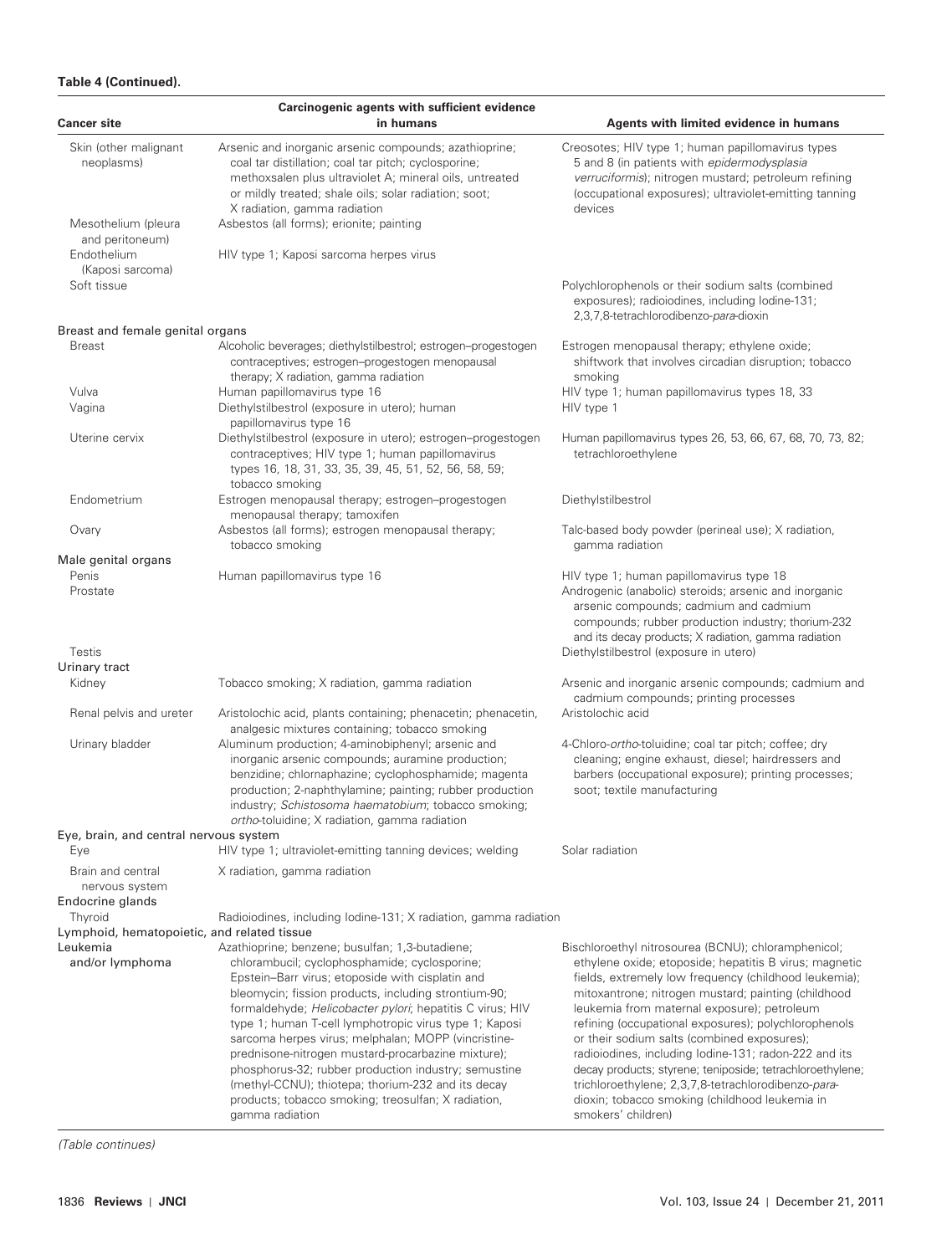#### **Table 4 (Continued).**

| Carcinogenic agents with sufficient evidence |                                                         |                                        |  |
|----------------------------------------------|---------------------------------------------------------|----------------------------------------|--|
| <b>Cancer site</b>                           | in humans                                               | Agents with limited evidence in humans |  |
| Multiple or unspecified sites                |                                                         |                                        |  |
| Multiple sites                               | Cyclosporine; fission products, including strontium-90; | Chlorophenoxy herbicides; plutonium    |  |
| (unspecified)                                | X radiation, gamma radiation (exposure in utero)        |                                        |  |
| All cancer sites                             | 2,3,7,8-Tetrachlorodibenzo-para-dioxin                  |                                        |  |
| (combined)                                   |                                                         |                                        |  |

\* This table does not include factors not covered in the IARC Monographs, notably genetic traits, reproductive status, and some nutritional factors.

contribute substantially more to the worldwide cancer burden than was previously thought (22), although light to moderate alcohol consumption has been associated with some benefits related to heart disease, stroke, and diabetes (benefits that are reversed with occasional or regular heavy drinking) (23).

Another implication of the identification of additional cancer sites is that many agents cause cancer via multiple mechanistic pathways. For example, the recent addition, in Volume 100 (1), of leukemia (particularly myeloid leukemia) as a formaldehydeassociated malignancy has encouraged researchers to investigate a broader range of mechanisms than before, when formaldehyde research was focused on cancers of the upper respiratory tract. Similar implications follow from the new associations between non-Hodgkin lymphoma and hepatitis B and C viruses, which infect hundreds of millions of people worldwide **.**

Simultaneous consideration of agents that act at the same cancer site can suggest new research hypotheses. For example, does the association of ovarian cancer with talc-based body powder and asbestos suggest that a physical mechanism can induce this cancer in some cases? Is the limited association of hepatitis B virus with non-Hodgkin lymphoma stronger now that there is sufficient evidence of a strong association with hepatitis C virus? Is there a mechanistic pathway to link salted fish consumption and Epstein-Barr virus in the development of nasopharyngeal and stomach cancer because both of these cancers have been associated with both of these agents?

### **More Sensitive Indications of Carcinogenic Potential**

Further research has confirmed carcinogenic potential under conditions of lower exposure. Some old evaluations explicitly restricted their applicability to a small set of high-exposure conditions. For example, IARC's 1973 asbestos classification in Volume 2 (24) was based on studies of miners and millers and explicitly ruled out risks from other exposures. Volume 100 (1), however, cites a growing body of studies that indicate increased risks of lung cancer and mesothelioma from environmental exposures to asbestos. Similarly, the California Environmental Protection Agency restricted its 1988 listing of alcoholic beverages as carcinogenic only "when associated with alcohol abuse" (25). Some subsequent studies, however, have shown that moderate alcohol consumption statistically significantly increases breast cancer risk (22). Even without an explicit restriction, there is sometimes a tendency to recognize carcinogenic potential only in circumstances that have been well studied. For example, IARC's 1988 radon classification in Volume 43 (26) was based on studies of

underground miners, and debate ensued about whether radon in homes poses a hazard. Volume 100 (1) finds that studies of residential exposure alone provide sufficient evidence of lung cancer. Similarly, the carcinogenicity of secondhand tobacco smoke was confirmed several decades after the carcinogenicity of tobacco smoke was established in smokers, whereas today it is well accepted [ Volume 83; (27 )].

These examples suggest that it might be prudent to be more circumspect about statements that limit a cancer hazard only to the high-exposure conditions that have been studied. Although this practice is sometimes defended as describing where the data exist, it can and has delayed recognition of carcinogenic potential in other circumstances. It is difficult for epidemiological studies to detect a cancer hazard when exposures occur mostly at lower levels, such as additives or contaminants of food, water, air, or consumer products. Epidemiological and experimental studies of high-exposure conditions often provide the first evidence of a hazard that applies to lower exposures as well.

#### **A Growing List of New Carcinogens**

New research continues to find additional human carcinogens. During the decades ending in 1980, 1990, 2000, and 2010, respectively, there were 23, 27, 24, and 25 agents classified as carcinogenic to humans for the first time, and 11 more were so classified in Volume 100  $[(1)]$ ; see Table 1]. Some designations of new carcinogens were not based on conclusions found first in the Monographs but reflected the expansion of the IARC program to include additional types of agent already known to be carcinogenic. For example, tobacco smoking and alcoholic beverages were evaluated for the first time during 1986–1988, biological agents during 1994–1997, and ionizing radiation during 2000–2001, many decades after these agents had been recognized as human carcinogens.

The diversity of carcinogenic agents that have been identified more recently puts these "bursts" of new classifications in perspective. New carcinogenic agents from Volumes  $90-99$   $(21,28-36)$ have included 10 additional human papillomavirus types, estrogenprogestogen menopausal therapy, benzo[a]pyrene, indoor coal emissions, ethanol in alcoholic beverages, 1,3-butadiene, dyes metabolized to benzidine, 4,4'-methylenebis(2-chloroaniline), and *ortho*-toluidine (see Table 1). Except for indoor coal emissions and ethanol, which had not been evaluated before, these agents had been classified as probably carcinogenic or possibly carcinogenic, indicating that continued research on suspected carcinogens can lead to a more definitive classification.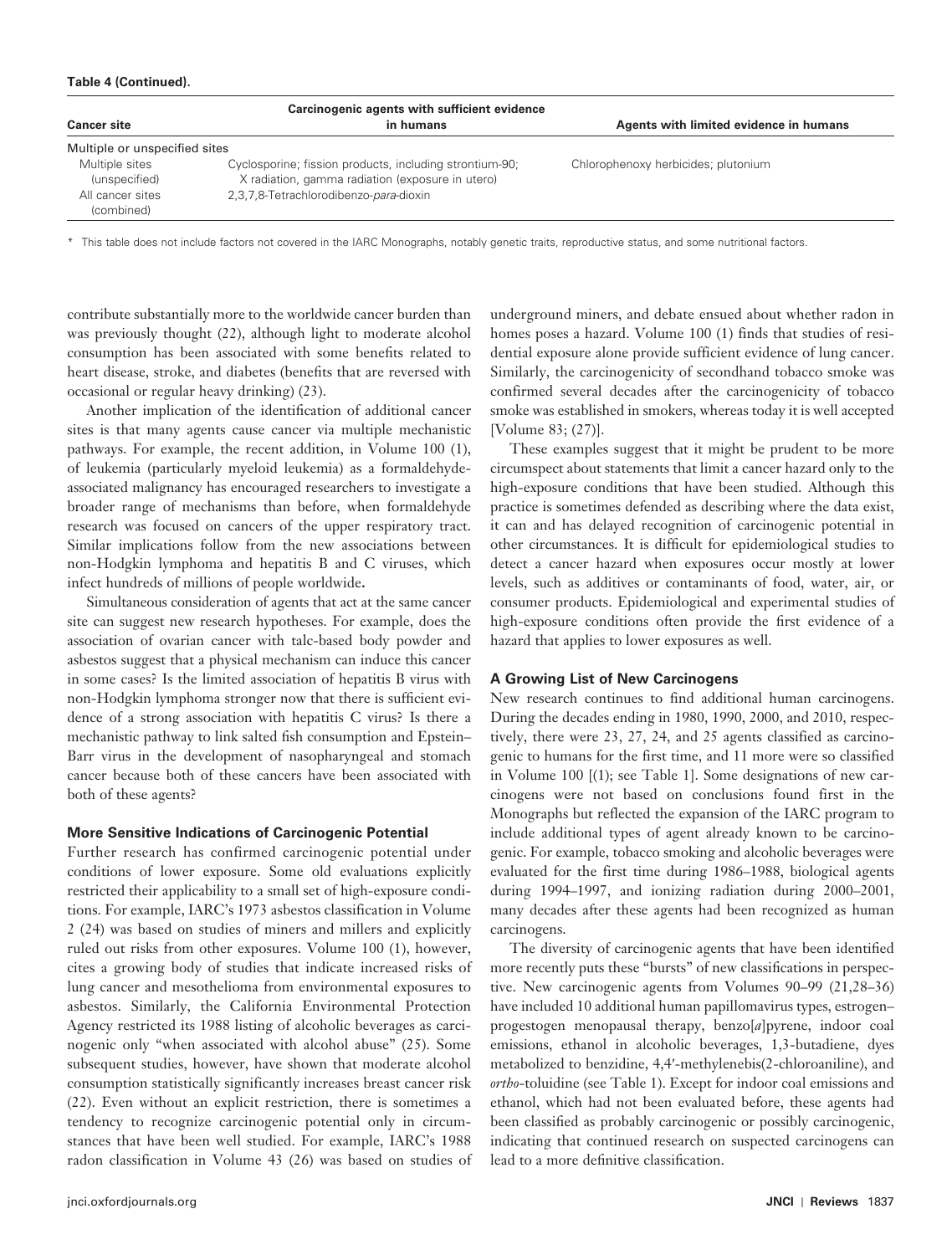Estimation of the proportion of the worldwide cancer burden represented by these agents is outside the scope of the IARC Monographs or of this review. Although tobacco, diet, infectious agents, and estrogenic compounds are responsible for a substantial fraction of cancers at some sites, it is also likely that many human carcinogens remain to be identified. This is suggested by the continuing identification of carcinogenic agents throughout the 40-year history of the IARC Monographs, by mechanistic understanding that many cancers are caused by multiple factors acting jointly, and by the large number of probable and possible carcinogens identified by experimental studies. A recent review identified more than 200 chemicals that induce mammary gland tumors in experimental animals (37). Most of these have been classified by IARC as carcinogenic, probably carcinogenic, or possibly carcinogenic to humans, but there were too few women in the epidemiological studies to permit conclusions about their potential to cause breast cancer. Better linkage between experimental results and human carcinogenicity should lead to the identification of human carcinogens on the basis of experimental results.

Some occupations classified as carcinogenic to humans have had subsequent reviews attribute their carcinogenicity to specific chemical or physical agents. These include chromate production and nickel refining, whose carcinogenicity is now attributed to chromium (VI) and nickel compounds, respectively (see Table 1). Other examples are boot and shoe manufacture and repair (respiratory tract cancers are now attributed to leather dust; and leukemia, to benzene), furniture and cabinet making (respiratory cancers from wood dust), and chimney sweeping (lung and skin cancers from soot). These and other occupations should be regarded as carcinogenic to humans whenever there is exposure to the carcinogenic agents identified in those workplaces. Attributing carcinogenicity to specific agents helps national agencies develop regulations to prevent exposure to these agents wherever they are found, in the workplace or in the general environment.

#### **Remaining Research Needs**

Some common human cancers have few (or no) identified causal agents. There are wide disparities in the number of agents that are causally associated with the more common human cancers (see Table 4). In 2008, the 10 most frequent cancers worldwide (in both sexes combined) were cancers of the breast, prostate, lung, colorectum, cervix, stomach, liver, uterus, esophagus, and ovary (38). For several of these cancer sites, only a few causal factors have been identified, and none has been found for prostate cancer. A few lessprevalent cancers do not appear in these tables, for example, those of the small intestine, thymus, heart, and endocrine glands other than the thyroid and salivary glands. There is a need for etiological research to identify additional causal factors for common and uncommon human cancers.

### **Future Directions**

IARC's review of human carcinogens, to be published in six parts in  $2011(1)$ , will include full Monographs on the more than  $100$ agents classified by IARC as carcinogenic to humans. These Monographs critically review the epidemiological studies, cancer

bioassays in animals, and information on toxicokinetics and mechanisms of carcinogenesis.

Subsequent workshops will synthesize this information for related scientific publications. An analysis of tumor concordance between humans and experimental animals will explore the predictive value of animal tumors and identify human cancers for which currently there are not good animal models. This analysis could encourage development of predictive mechanistic models for these cancers. A review of mechanisms involved in human carcinogenesis will synthesize information on mechanistic events that are known to be or likely to be involved in human carcinogenesis. It will also suggest populations and developmental stages that may be especially susceptible to certain mechanistic events, as well as identify biomarkers that could be incorporated into future epidemiological study designs. The ultimate objective is to facilitate the identification of carcinogens based on mechanistic information in the absence of cancer studies in animals or in humans.

Every Group 1 agent can be considered to represent cancers that might have been prevented had scientists been able to predict cancer hazards earlier or had public health authorities been willing to act more quickly when scientific information became available. Volume 100 (1) of the IARC Monographs will be a bridge from epidemiological studies that identify carcinogens after decades of human exposure to experimental studies that can screen suspected carcinogens before humans are exposed. The information in this article, together with the more detailed Monographs that IARC will publish in Volume 100, should stimulate researchers worldwide to create links between epidemiological and experimental results and lead to more rapid and more confident identification of carcinogens.

#### **References**

- 1. IARC . *IARC Monographs on the Evaluation of Carcinogenic Risks to Humans,*  Vol 100, A Review of Human Carcinogens. Lyon, France: International Agency for Research on Cancer; 2011. http://monographs.iarc.fr/ENG/ Monographs/PDFs/index.php. Accessed November 2, 2011.
- 2. IARC. Preamble to the IARC Monographs. Lyon, France: International Agency for Research on Cancer; 2006. http://monographs.iarc.fr/ENG/ Preamble/index.php. Accessed November 2, 2011.
- 3. Grosse Y, Baan R, Straif K, et al. A review of human carcinogens-Part A: pharmaceuticals. *Lancet Oncol*. 2009;10(1):13-14.
- 4. Bouvard V, Baan R, Straif K, et al. A review of human carcinogens-Part B: biological agents. *Lancet Oncol.* 2009;10(4):321-322.
- 5. Straif K, Benbrahim-Tallaa L, Baan R, et al. A review of human carcinogens-Part C: metals, arsenic, dusts, and fibres. *Lancet Oncol.* 2009;10(5): 453-454.
- 6. El Ghissassi F, Baan R, Straif K, et al. A review of human carcinogens-Part D: radiation. *Lancet Oncol.* 2009;10(8):751-752.
- 7. Secretan B, Straif K, Baan R, et al. A review of human carcinogens--- Part E: tobacco, areca nut, alcohol, coal smoke, and salted fish. *Lancet Oncol*. 2009;10(11):1033-1034.
- 8. Baan R, Grosse Y, Straif K, et al. A review of human carcinogens-Part F: chemical agents and related occupations. *Lancet Oncol.* 2009;10(12): 1143-1144.
- 9. Crosignani P. The IARC monographs: a resource for precaution and prevention? The new Preamble does not fit. Occup Environ Med. 2008;  $65(7)$ : 500.
- 10. Huff J, Infante P. Identifying cancer sites for human carcinogens in the IARC monographs. *Occup Environ Med.* 2009;66(2):140.
- 11. Cogliano VJ. Identifying tumour sites in the IARC monographs. Occup Environ Med. 2009;66(7):496.